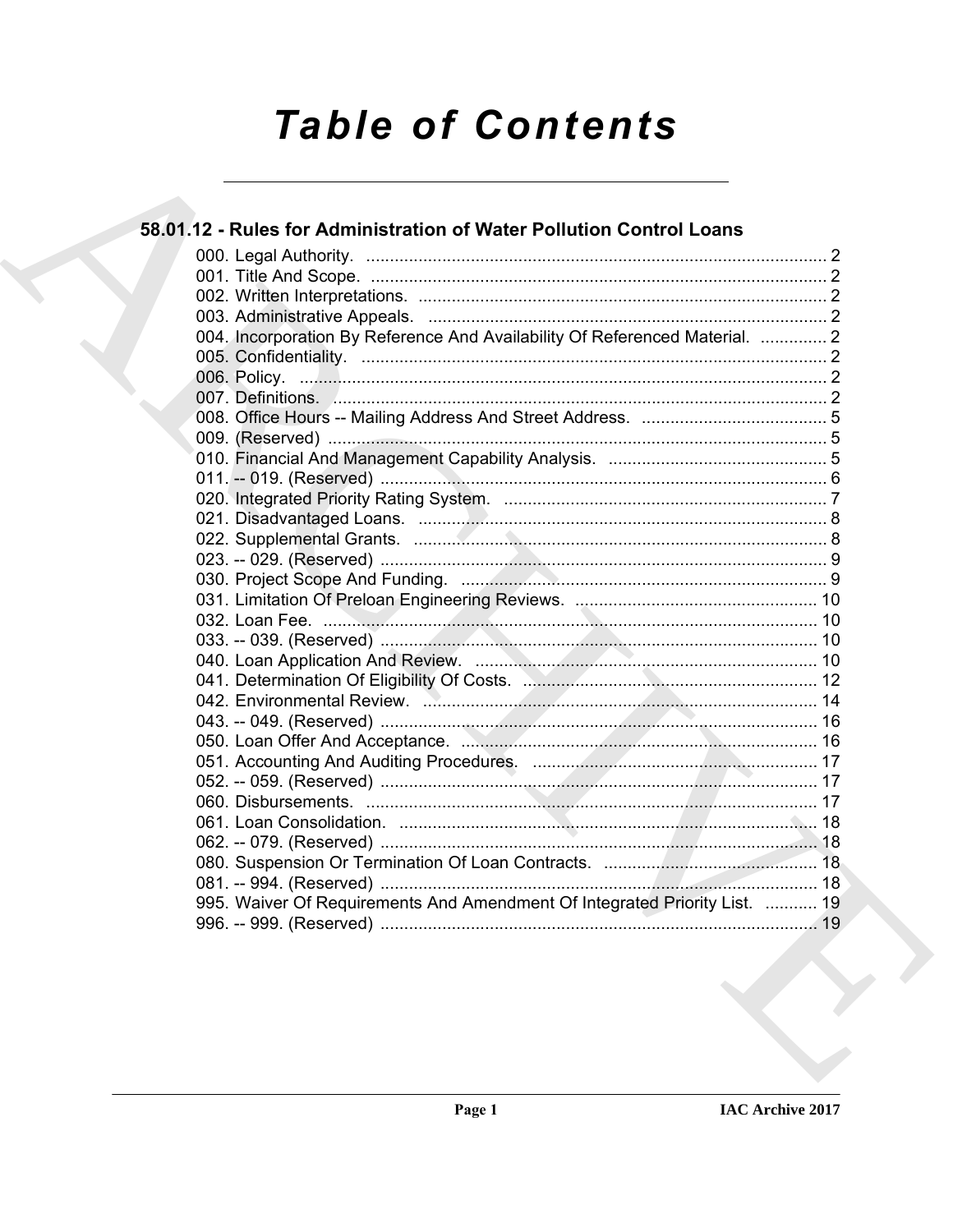#### **IDAPA 58 TITLE 01 CHAPTER 12**

#### <span id="page-1-0"></span>**58.01.12 - RULES FOR ADMINISTRATION OF WATER POLLUTION CONTROL LOANS**

#### <span id="page-1-1"></span>**000. LEGAL AUTHORITY.**

The Idaho Board of Environmental Quality, pursuant to authority granted in Chapters 1 and 36, Title 39, Idaho Code, did adopt the following rules for the administration of a Water Pollution Control Loan Program in Idaho. ( did adopt the following rules for the administration of a Water Pollution Control Loan Program in Idaho.

#### <span id="page-1-2"></span>**001. TITLE AND SCOPE.**

**01.** Title. These rules will be known and cited as Idaho Department of Environmental Quality Rules, 18.01.12. "Rules for Administration of Water Pollution Control Loans." (3-30-01) IDAPA 58.01.12, "Rules for Administration of Water Pollution Control Loans."

**02.** Scope. The provisions of these rules will establish administrative procedures and requirements for establishing, implementing and administering a state loan program for providing financial assistance to eligible applicants of water pollution control projects. The U.S. Environmental Protection Agency provides annual capitalization grants to the state of Idaho for this program. Financial assistance projects must be in conformance with the requirements of the Subchapter VI of the federal Clean Water Act (33 U.S.C. Sections 1381 et seq.). (3-29-12)

#### <span id="page-1-3"></span>**002. WRITTEN INTERPRETATIONS.**

As described in Section 67-5201(19)(b)(iv), Idaho Code, the Department of Environmental Quality may have written statements which pertain to the interpretation of these rules. If available, such written statements can be inspected and copied at cost at the Department of Environmental Quality. 1410 N. Hilton. Boise. Idaho 83706. (5-3copied at cost at the Department of Environmental Quality, 1410 N. Hilton, Boise, Idaho 83706.

#### <span id="page-1-9"></span><span id="page-1-4"></span>**003. ADMINISTRATIVE APPEALS.**

Persons may be entitled to appeal agency actions authorized under these rules pursuant to IDAPA 58.01.23, "Rules of Administrative Procedure Before the Board of Environmental Quality."

#### <span id="page-1-5"></span>**004. INCORPORATION BY REFERENCE AND AVAILABILITY OF REFERENCED MATERIAL.**

**01. Incorporation by Reference**. These rules do not contain documents incorporated by reference.  $(5-8-09)$ 

**02. Availability of Referenced Material**. The "Wastewater Facilities Loan Handbook of Procedures" (Handbook) is available at the Idaho Department of Environmental Quality, Water Quality Division Loan Program, 1410 N. Hilton, Boise, ID 83706-1255, (208) 373-0502, DEO website http://www.deg.idaho.gov. (5-8-09) 1410 N. Hilton, Boise, ID 83706-1255, (208)373-0502, DEQ website http://www.deq.idaho.gov. (5-8-09)

#### <span id="page-1-10"></span><span id="page-1-6"></span>**005. CONFIDENTIALITY.**

Information obtained by the Department under these rules is subject to public disclosure pursuant to the provisions of Chapter 1, Title 74, Idaho Code, and IDAPA 58.01.21, "Rules Governing the Protection and Disclosure of Records in the Possession of the Idaho Department of Environmental Quality." (3-15-02)

#### <span id="page-1-7"></span>**006. POLICY.**

**58.01.12 - RULES FOR ADMINISTRATION OF WATER POLLUTION CONTROL LOANS<br>
68.01.12 - RULES FOR ADMINISTRATION OF WATER POLLUTION CONTROL LOANS<br>
11. LENGTH ARTIST (POISE) and the state of the state of the state of the state o** It is the policy of the Idaho Board of Environmental Quality through the Idaho Department of Environmental Quality, to administer the Water Pollution Control Loan Program for the purpose of protecting and enhancing the quality and value of the water resources of the state of Idaho by financially assisting in the prevention, control and abatement of water pollution. It is also the intent of the Board of Environmental Quality to assign a priority rating to those projects which will most significantly improve the quality of the waters of the state and most adequately protect the public health. (3-30-01)  $\text{health.}$  (3-30-01)

#### <span id="page-1-11"></span><span id="page-1-8"></span>**007. DEFINITIONS.**

For the purpose of the rules contained in this chapter, the following definitions apply: (12-31-91)

**01. Applicant**. A municipality or nonpoint source project sponsor which has the ability to establish and a loan repayment source. Individuals and for-profit corporations are not eligible. (5-8-09) maintain a loan repayment source. Individuals and for-profit corporations are not eligible.

<span id="page-1-13"></span><span id="page-1-12"></span>**02. Best Management Practice**. A practice or combination of practices, techniques or measures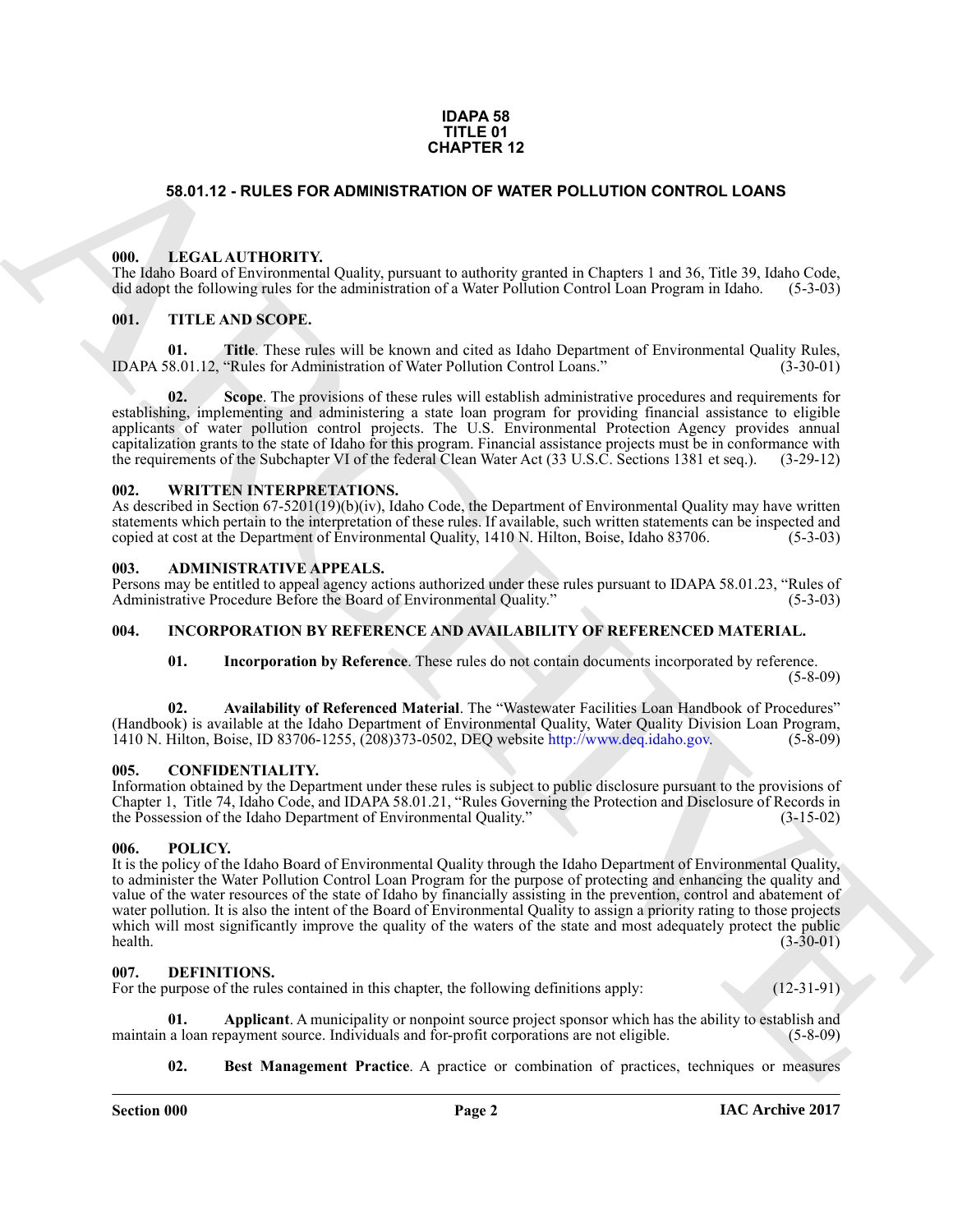# *IDAHO ADMINISTRATIVE CODE IDAPA 58.01.12 - Rules for Administration*

developed, or identified, by the designated agency and identified in the state water quality management plan which are determined to be the most cost-effective and practicable means of preventing or reducing the amount of pollution generated by nonpoint sources to a level compatible with water quality needs. (3-30-01) generated by nonpoint sources to a level compatible with water quality needs.

<span id="page-2-2"></span><span id="page-2-1"></span><span id="page-2-0"></span>

| $\boldsymbol{03}$ . | <b>Board.</b> The Idaho Board of Environmental Quality. | $(5-8-09)$ |
|---------------------|---------------------------------------------------------|------------|
|                     |                                                         |            |

**04. Categorical Exclusion (CE)**. Category of actions which do not individually or cumulatively have a significant effect on the human environment and for which, therefore, neither an environmental information document nor an environmental impact statement is required. (5-8-09) document nor an environmental impact statement is required.

**05. Close or Closing**. The date on which the loan recipient issues and physically delivers to the Department the bond or note evidencing the loan to the loan recipient, specifically determining the principal, interest and fee amounts that shall be repaid and the schedule for payment. (3-29-12) and fee amounts that shall be repaid and the schedule for payment.

<span id="page-2-4"></span><span id="page-2-3"></span>**06.** Collector Sewer. That portion of the wastewater treatment facility whose primary purpose is to receive sewage from individual residences and other individual public or private structures and which is intended to convey wastewater to an interceptor sewer or a treatment plant. (1-1-89) convey wastewater to an interceptor sewer or a treatment plant.

**Signal method of Excelse the United States and the United Photon Control in the United Photon Control in the United Photon Control in the United Photon Control in the United Photon Control in the United Photon Control in 07. Construction**. The erection, building, acquisition, alteration, reconstruction, improvement or extension of wastewater treatment facilities, including preliminary planning to determine the economic and engineering feasibility of wastewater treatment facilities, the engineering, architectural, legal, fiscal and economic investigations, reports and studies, surveys, designs, plans, working drawings, specifications, procedures and other action necessary in the construction of wastewater treatment facilities; the inspection and supervision of the construction; and start-up of the associated facilities. (3-29-12) construction; and start-up of the associated facilities.

<span id="page-2-5"></span>**08. Department**. The Idaho Department of Environmental Quality. (1-1-89)

<span id="page-2-7"></span><span id="page-2-6"></span>**09. Director**. The Director of the Idaho Department of Environmental Quality or his/her designee.  $(5-3-03)$ 

**10. Disadvantaged Community**. The service area of a wastewater treatment facility that meets affordability criteria established by the Department of Environmental Quality after public review and comment.

(3-29-12)

#### <span id="page-2-10"></span><span id="page-2-9"></span><span id="page-2-8"></span>**11. Disadvantaged Loans**. Loans made to a disadvantaged community. (3-29-12)

**12. Eligible Costs**. Costs which are necessary for planning, designing and/or constructing wastewater treatment facilities or implementation of water pollution control projects. To be eligible, costs must be reasonable and not ineligible costs. The determination of eligible costs shall be made by the Department pursuant to Section 041. (5-3-03)

**13. Environmental Impact Statement (EIS)**. A document prepared by the applicant when the Department determines that the proposed construction project may significantly affect the environment. The major purpose of the EIS will be to describe fully the significant impacts of the project and how these impacts can be either avoided or mitigated. The environmental review procedures contained in Chapter 5 of the Handbook may be used as guidance when preparing the EIS. (3-29-12) guidance when preparing the EIS. (3-29-12)

<span id="page-2-11"></span>**14. Environmental Information Document (EID)**. Any written environmental assessment prepared by the applicant describing the environmental impacts of a proposed wastewater construction project. This document will be of sufficient scope to enable the Department to assess the environmental impacts of the proposed project and ultimately determine if an EIS is warranted. (3-29-12) ultimately determine if an EIS is warranted.

<span id="page-2-12"></span>**15. Financial Management System**. Uniform method of recording, summarizing and analyzing information about the water pollution control loan applicant. (3-30-01) financial information about the water pollution control loan applicant.

<span id="page-2-13"></span>**16. Finding of No Significant Impact (FONSI)**. A document prepared by the Department presenting the reasons why an action, not otherwise excluded, will not have a significant effect on the human environment and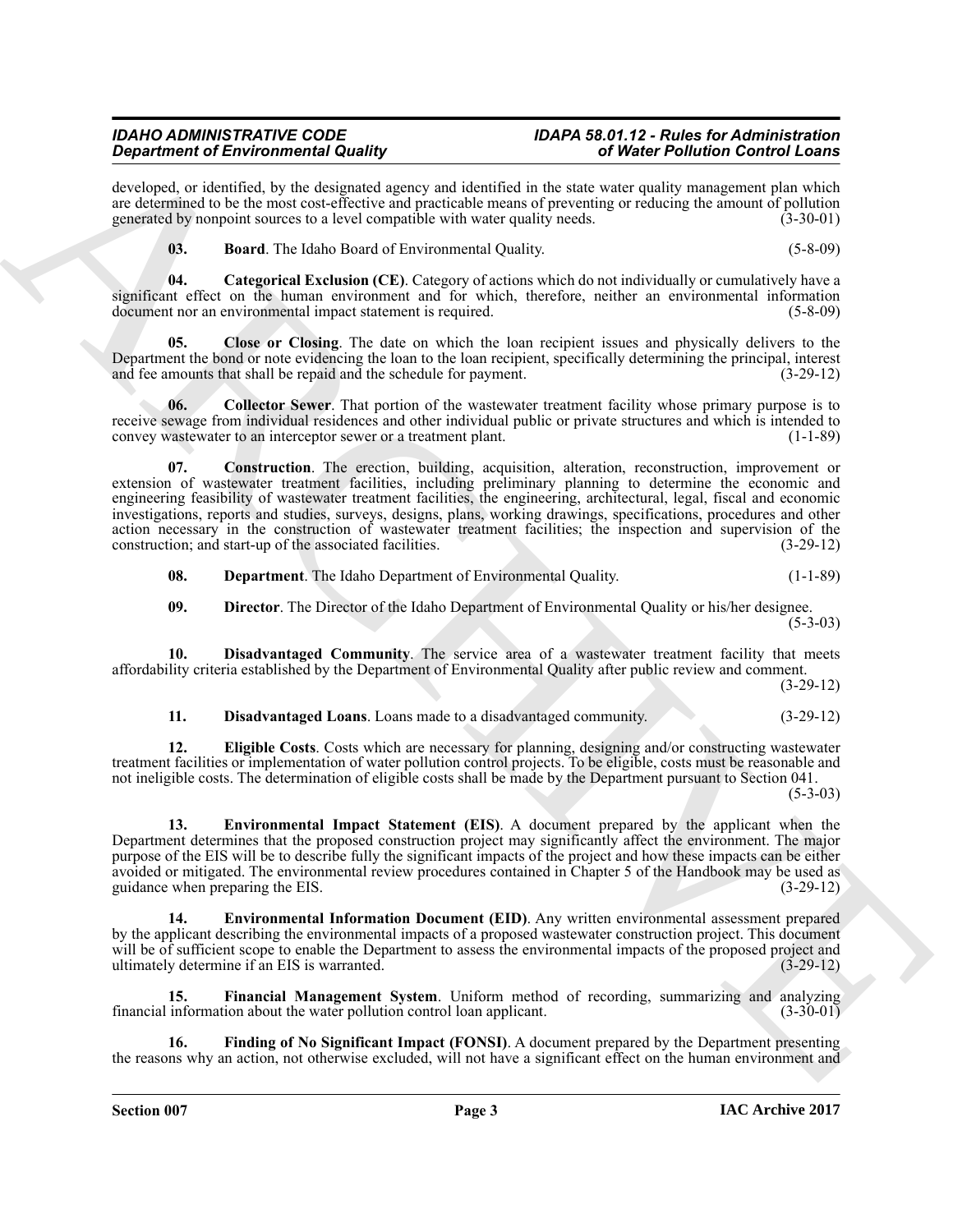for which an EIS will not be prepared. It shall include the environmental assessment or a summary of it and shall note any other environmental documents related to it. (3-29-12) any other environmental documents related to it.

<span id="page-3-1"></span><span id="page-3-0"></span>**17. Handbook**. "Wastewater Facilities Loan Handbook of Procedures." (5-8-09)

**18. Implementation Plan**. Completed project implementation plan or work plan provides detailed documentation of the proposed project including list of tasks, schedule of tasks, agency/contractor/entity responsible for implementation of the project tasks, adequate time schedules for completion of all budget tasks, and the anticipated results of the project. (3-30-01) anticipated results of the project.

<span id="page-3-3"></span><span id="page-3-2"></span>**19.** Ineligible Costs. Costs which are not eligible for funding pursuant to these rules. (3-29-12)

**20.** Interceptor Sewer. That portion of the wastewater treatment facility whose primary purpose is to domestic sewage or nondomestic wastewater from collector sewers to a treatment plant. (1-1-89) transport domestic sewage or nondomestic wastewater from collector sewers to a treatment plant.

<span id="page-3-6"></span><span id="page-3-5"></span><span id="page-3-4"></span>**21. Loan Recipient**. An applicant who has been awarded a loan. (3-29-12)

**22. National Pollutant Discharge Elimination System**. Point source permitting program established pursuant to Section 402 of the federal Clean Water Act (33 U.S.C. Section 1342). (3-30-01)

**23. Nondomestic Wastewater**. Wastewaters originating primarily from industrial or commercial s which carry little or no pollutants of human origin. (5-3-03) processes which carry little or no pollutants of human origin.

<span id="page-3-7"></span>**24. Nonpoint Source Pollution**. Water pollution that enters the waters of the state from nonspecific and diffuse sources and is the result of runoff, precipitation, drainage, seepage, hydrological modification or land disturbing activities. (5-8-09) disturbing activities.

<span id="page-3-8"></span>**25. Nonpoint Source Project Sponsor**. Any applicant for water pollution control loan funds for a source pollution project. (5-8-09) nonpoint source pollution project.

<span id="page-3-11"></span><span id="page-3-9"></span>**26. Operation and Maintenance Manual**. For wastewater treatment facilities, a guidance and training manual outlining the optimum operation and maintenance of the wastewater treatment facility or its components. For nonpoint source water pollution control projects, a plan that incorporates applicable sections of the Natural Resources Conservation Service Field Office Technical Guide, for implementation of best management practices. (3-29-12)

**Signal means of European Control Links that the constraints of Worker Politician Control Links<br>
External methods of the state of the constraints of the system of the state of the system of the system of the system of the 27. Planning Document**. A document which describes the condition of a public wastewater system and presents a cost effective and environmentally sound alternative to achieve or maintain regulatory compliance. Engineering reports and facility plans are examples of such planning documents. The planning documents shall be prepared by or under the responsible charge of an Idaho licensed professional engineer and shall bear the imprint of the engineer's seal. Requirements for planning documents prepared using loan funds are provided in Section 030 of these rules and in the Handbook. (3-29-12) these rules and in the Handbook.

<span id="page-3-10"></span>**28. Plan of Operation**. A schedule of specific actions and completion dates for construction, start-up and operation of the wastewater treatment facility or for implementation of water pollution control projects. (5-3-03)

<span id="page-3-12"></span>**29. Point Source**. Any discernible, confined and discrete conveyance, including but not limited to any pipe, ditch, channel, tunnel, conduit, well, discrete fissure, container, rolling stock, concentrated animal feeding operation, or vessel or other floating craft, from which pollutants are, or may be discharged to the waters of the state. This term as used in these rules does not include return flows from irrigated agriculture, discharges from dams and hydroelectric generating facilities or any source or activity considered a nonpoint source by definition. hydroelectric generating facilities or any source or activity considered a nonpoint source by definition.

**30. Pollutant**. Any chemical, biological, or physical substance whether it be solid, liquid, gas, or a quality thereof, which if released into the environment can, by itself or in combination with other substances, create a nuisance or render that environment harmful, detrimental, or injurious to public health, safety or welfare or to domestic commercial, industrial, recreational, aesthetic or other beneficial uses. domestic, commercial, industrial, recreational, aesthetic or other beneficial uses.

<span id="page-3-14"></span><span id="page-3-13"></span>**31.** Priority List. An integrated list of proposed wastewater treatment facility and nonpoint source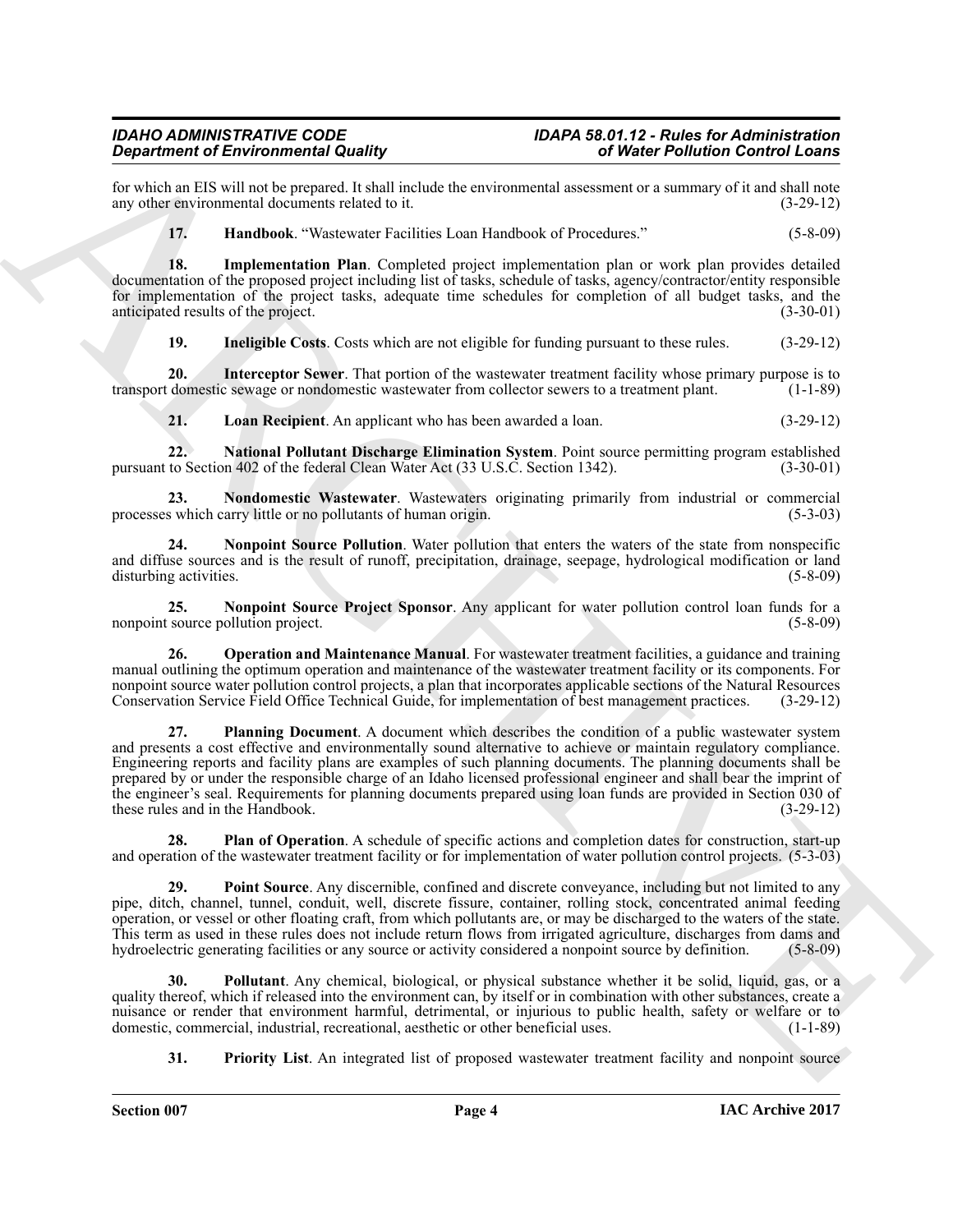### *IDAHO ADMINISTRATIVE CODE IDAPA 58.01.12 - Rules for Administration*

pollution control projects rated as described in Section 020. (5-3-03)

<span id="page-4-5"></span><span id="page-4-4"></span><span id="page-4-3"></span>**32. Rehabilitation**. The repair or replacement of limited segments of interceptor or collector sewers.  $(5-3-03)$ 

**33.** Reserve Capacity. That portion of the treatment works that is designed and incorporated in the ted facilities to handle future sewage flows and loadings. (1-1-89) constructed facilities to handle future sewage flows and loadings.

**34. Sewer Use Ordinance/Sewer Use Resolution**. An ordinance or resolution which requires new sewers and connections to be properly designed and constructed, prohibits extraneous sources of inflow and prohibits introduction of wastes into the sewer in an amount that endangers the public safety or the physical or operational integrity of the wastewater treatment facility.

<span id="page-4-8"></span><span id="page-4-7"></span><span id="page-4-6"></span>**35.** State. The state of Idaho. (12-31-91)

**36.** Supplemental Grants. A state funded grant awarded in conjunction with a loan from the water control loan account. (3-29-12) pollution control loan account.

**37. Suspension**. An action by the Director to suspend a loan contract prior to project completion for a cause. Suspended contracts may be reinstated. (1-1-89) specified cause. Suspended contracts may be reinstated.

<span id="page-4-9"></span>**38. Sustainability**. Sustainability will include efforts for energy and water conservation, extending the life of capital assets, green building practices, and other environmentally innovative approaches to infrastructure repair, replacement and improvement. (3-29-12) repair, replacement and improvement.

<span id="page-4-10"></span>**39. Termination**. An action by the Director to permanently terminate a loan contract prior to project on for a specific cause. Terminated contracts will not be reinstated. (1-1-89) completion for a specific cause. Terminated contracts will not be reinstated.

<span id="page-4-11"></span>**40. User Charge System**. A system of rates and service charges applicable to specific types of users, including any legal enforcement mechanism as may be required and which provides sufficient reserves and/or revenues for debt retirement, operation and maintenance, and replacement of the installed equipment or structures. (3-30-01)

<span id="page-4-12"></span>**41. Wastewater**. A combination of the liquid and water-carried wastes from dwellings, commercial buildings, industrial plants, institutions and other establishments, together with any groundwater, surface water and storm water that may be present; liquid and water that is physically, chemically, biologically, or rationally identifiable as containing excreta, urine, pollutants or domestic or commercial wastes; sewage. (1-1-89)

<span id="page-4-14"></span><span id="page-4-13"></span>**42. Wastewater Treatment Facility**. Any facility, including land, equipment, furnishings and appurtenances thereof, used for the purpose of collecting, treating, neutralizing or stabilizing wastewater and removing pollutants from wastewater including the treatment plant, collectors, interceptors, outfall and outlet sewers, pumping stations, sludge treatment and handling systems, land disposal systems; a sewage treatment plant. (1-1-89)

*Government of Environmental Crash as Secretary Area Content and Secretary Area Content and Secretary Area Content and Secretary Area Content and Secretary Area Content and Secretary Area Content and Secretary Area Conte* **43. Water Pollution Control Project**. Any project that contributes to the removal, curtailment, or mitigation of pollution of the surface waters or groundwater of the state, or the restoration of the quality of said waters, and conforms to any applicable planning document which has been approved and/or adopted such as the State Water Quality Management Plan. This includes the planning, design, construction/implementation or any other distinct stage or phase of a project. (3-30-01)

#### <span id="page-4-0"></span>**008. OFFICE HOURS -- MAILING ADDRESS AND STREET ADDRESS.**

The state office of the Department of Environmental Quality and the office of the Board of Environmental Quality are located at 1410 N. Hilton, Boise, Idaho 83706-1255, telephone number (208) 373-0502. The office hours are 8 a.m.<br>to 5 p.m. Monday through Friday. (5-8-09) to 5 p.m. Monday through Friday.

#### <span id="page-4-1"></span>**009. (RESERVED)**

#### <span id="page-4-15"></span><span id="page-4-2"></span>**010. FINANCIAL AND MANAGEMENT CAPABILITY ANALYSIS.**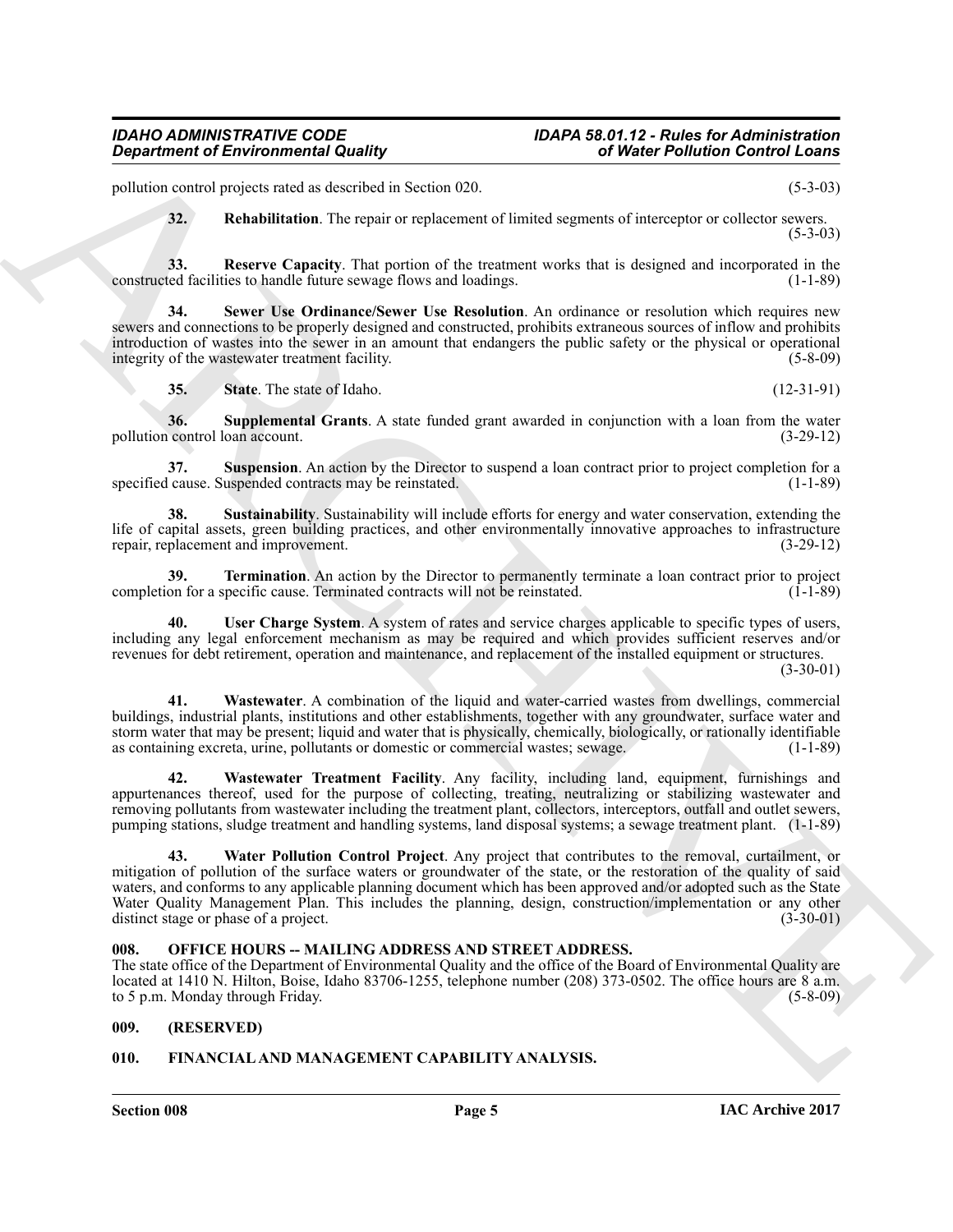### *IDAHO ADMINISTRATIVE CODE IDAPA 58.01.12 - Rules for Administration*

<span id="page-5-3"></span>No loans shall be awarded for projects unless the applicant has demonstrated and certified that it has the legal, technical, managerial, and financial capabilities as provided for in these rules to ensure construction, operation and maintenance, and to repay principal and interest which would be due on a loan.

**Strainer of Entroprintent** in Substitute to the system of WebF Politician Counter is the content of the content in the system of the system of the system of the system of the system of the system of the system of the sys **01. Information Needed**. Before an application will be considered complete, the applicant must submit all necessary information on a form prescribed by the Department along with substantiating documentation. The information may include, but not be limited to, demographic information of the applicant, estimated construction or implementation costs, annual operating costs, and information regarding the financing of the project, including the legal debt limit of the applicant and the existence and amount of any outstanding bonds or other indebtedness which may affect the project. (5-8-09)

#### <span id="page-5-2"></span>**02. Incorporated Nonprofit Applicants**. (7-1-93)

**a.** In addition to all other information required to be submitted by these rules, an incorporated nonprofit applicant must demonstrate to the satisfaction of the Department by its articles of incorporation and/or bylaws, that: (3-30-01) bylaws, that:  $(3-30-01)$ 

i. The corporation is nonprofit and lawfully incorporated pursuant to Chapter 3, Title 30, Idaho Code; (5-8-09)

ii. The corporation is authorized to incur indebtedness to construct, improve or repair wastewater treatment facilities and/or implement water pollution control projects;

iii. The corporation is authorized to secure indebtedness by pledging corporation property, including any revenues raised through a user charge system; (5-8-09)

iv. The corporation exists either perpetually or for a period long enough to repay a wastewater t facility loan or water pollution control project loan; and (3-30-01) treatment facility loan or water pollution control project loan; and

<span id="page-5-1"></span>v. The corporation is capable of raising revenues sufficient to repay a loan. (3-30-01)

**b.** The Department may impose conditions on the making of a wastewater treatment facility loan or water pollution control project to an incorporated nonprofit applicant which are necessary to carry out the provisions of these rules and the provisions of Chapter 36, Title 39, Idaho Code. (3-30-01)

**03. Cost Allocation**. An applicant proposing a point source or nonpoint source water pollution control project designed to serve two (2) or more entities must show how the costs will be allocated among the participating entities. Such applicants must provide an executed intermunicipal service agreement which, at a minimum, incorporates the following information: (5-8-09)

|  | The basis upon which the costs are allocated; |  |  |  | $(5 - 8 - 09)$ |
|--|-----------------------------------------------|--|--|--|----------------|
|--|-----------------------------------------------|--|--|--|----------------|

**b.** The formula by which the costs are allocated; and (1-1-89)

<span id="page-5-4"></span>**c.** The manner in which the cost allocation system will be implemented. (1-1-89)

**04. Waivers**. The requirement in Subsection 010.03 may be waived by the Department if the applicant can demonstrate: (12-31-91)

**a.** Such an agreement is already in place; (5-8-09)

**b.** There is documentation of a service relationship in the absence of a formal agreement; or  $(1-1-89)$ 

**c.** An applicant exhibits sufficient financial strength to continue the project if one (1) or more of the ts fails to participate. (5-8-09) applicants fails to participate.

#### <span id="page-5-0"></span>**011. -- 019. (RESERVED)**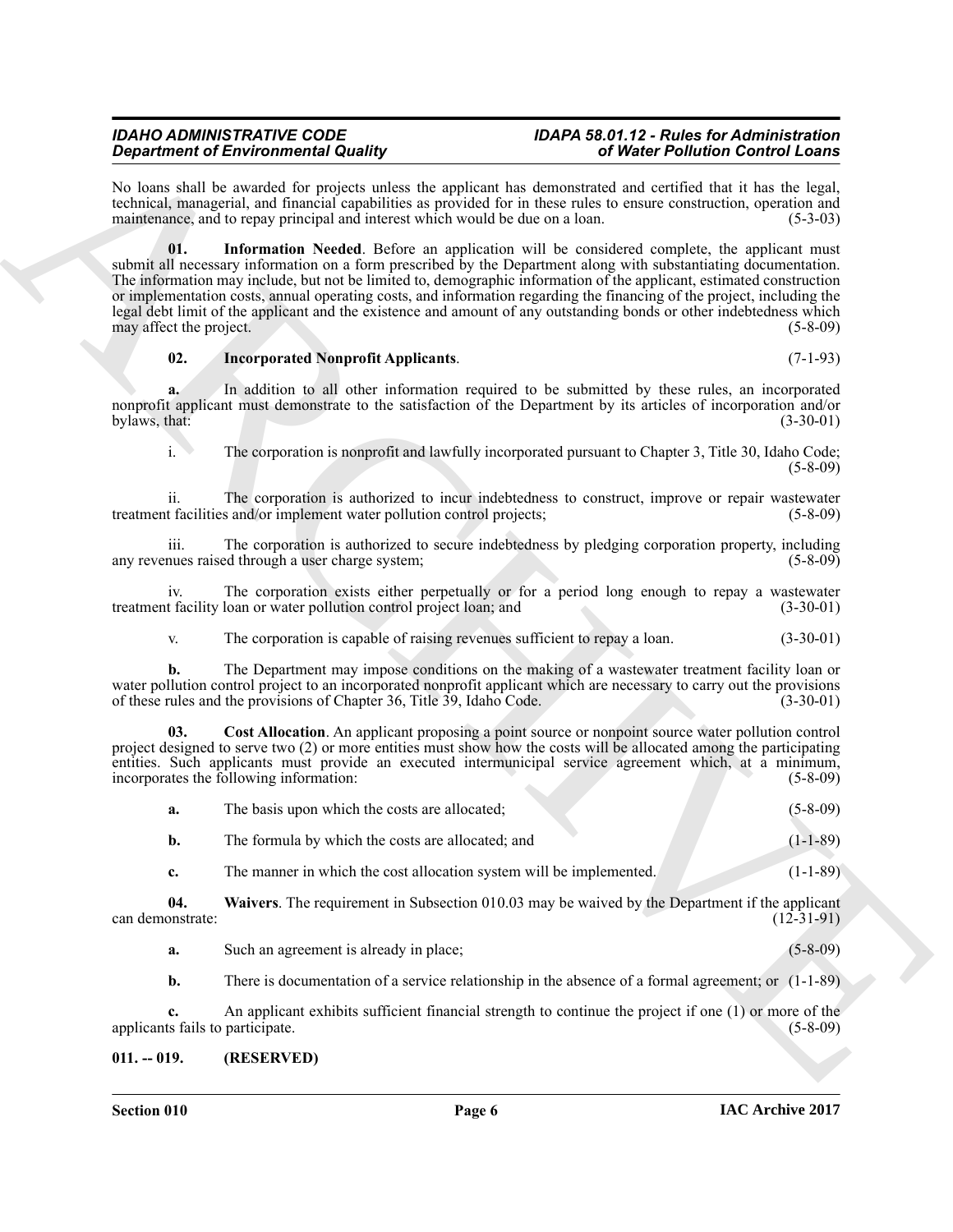## *IDAHO ADMINISTRATIVE CODE IDAPA 58.01.12 - Rules for Administration*

#### <span id="page-6-1"></span><span id="page-6-0"></span>**020. INTEGRATED PRIORITY RATING SYSTEM.**

**Constraint of Environmental Quality<br>
CO.** INTEGRATION INTEGRATION INTEGRATION CONTENTING INTEGRATION CONTENTING INTEGRATION (EXCEPT) THE EXCEPT OF THE CONTENTING INTEGRATION INTEGRATION INTEGRATION CONTENT OF THE CONTENT Projects are identified for placement on priority lists by surveying eligible entities directly on an annual basis. Information is also received from the Department and consulting engineers. Limited loan funds are awarded to projects based on priority ratings. Projects are rated by the Department on a standard priority rating form using public health, sustainability, and water quality criteria. (3-29-12)

<span id="page-6-4"></span>**01. Purpose**. An integrated priority rating system shall be utilized by the Department to annually allot available funds to water quality projects determined eligible for funding assistance under the water pollution control loan program in accordance with these rules. (5-3-03)

<span id="page-6-3"></span>**02. Priority Rating**. The priority rating system shall be based on a numerical point system. Priority hall contain the following points: (3-29-12) criteria shall contain the following points:

**a.** Public health emergency or hazard certified by the Idaho Board of Environmental Quality, the Department, a District Health Department or by a District Board of Health – one hundred and fifty (150) points. (5-8-09)

**b.** Regulatory compliance issues (e.g., noncompliance and resulting legal actions relating to infrastructure deficiencies at a wastewater facility) -- up to one hundred (100) points. (3-29-12)

**c.** Watershed restoration (e.g., implementation of best management practices or initiation of construction at wastewater collection and treatment facilities as part of an approved total maximum daily load plan, implementation of nonpoint source management actions in protection of a threatened water, or is part of a special water quality effort) -- up to one hundred  $(100)$  points.  $(3-29-12)$ 

**d.** Watershed protection from impacts (e.g., improvement of beneficial use(s) in a given water body, evidence of community support, or recognition of the special status of the affected water body) -- up to one hundred (100) points. (3-29-12)  $(100)$  points.

**e.** Preventing impacts to uses (nonpoint source pollution projects) -- up to one hundred (100) points. (3-29-12)

**f.** Sustainability efforts (e.g., prospective efforts at energy conservation, water conservation, extending the life of capital assets, green building practices, and other environmentally innovative approaches to infrastructure repair, replacement and improvement) -- up to fifty (50) points. (3-29-12)

<span id="page-6-5"></span><span id="page-6-2"></span>**g.** Affordability (current system user charges exceed state affordability guidelines) -- ten (10) points. (3-29-12)

**03.** Rating Forms. Rating criteria for Subsection 020.02 is set forth in a rating form that is available in lbook.  $(3-29-12)$ the Handbook.

**04. Integrated Priority List**. A list shall be developed from projects rated according to Subsection 020.02. Such list shall be submitted for public review and comment, and shall thereafter be submitted to the Board for approval. (3-29-12) approval. (3-29-12)

**a.** Priority Reevaluation. Whenever significant changes occur, which in the Department's judgment would affect the design parameters or treatment requirements by either increasing or decreasing the need for or scope<br>of any project, a reevaluation of that priority rating will be conducted. of any project, a reevaluation of that priority rating will be conducted.

**b.** Priority Target Date. An eligible applicant whose project is on the approved priority list, and for which funding is available, will be contacted by the Department and a target date for submission of a completed loan application will be established. (5-3-03)

**c.** Project Bypass. A project that does not or will not meet the project target date or a Department schedule that allows for timely utilization of loan funds may be bypassed, substituting in its place the next highest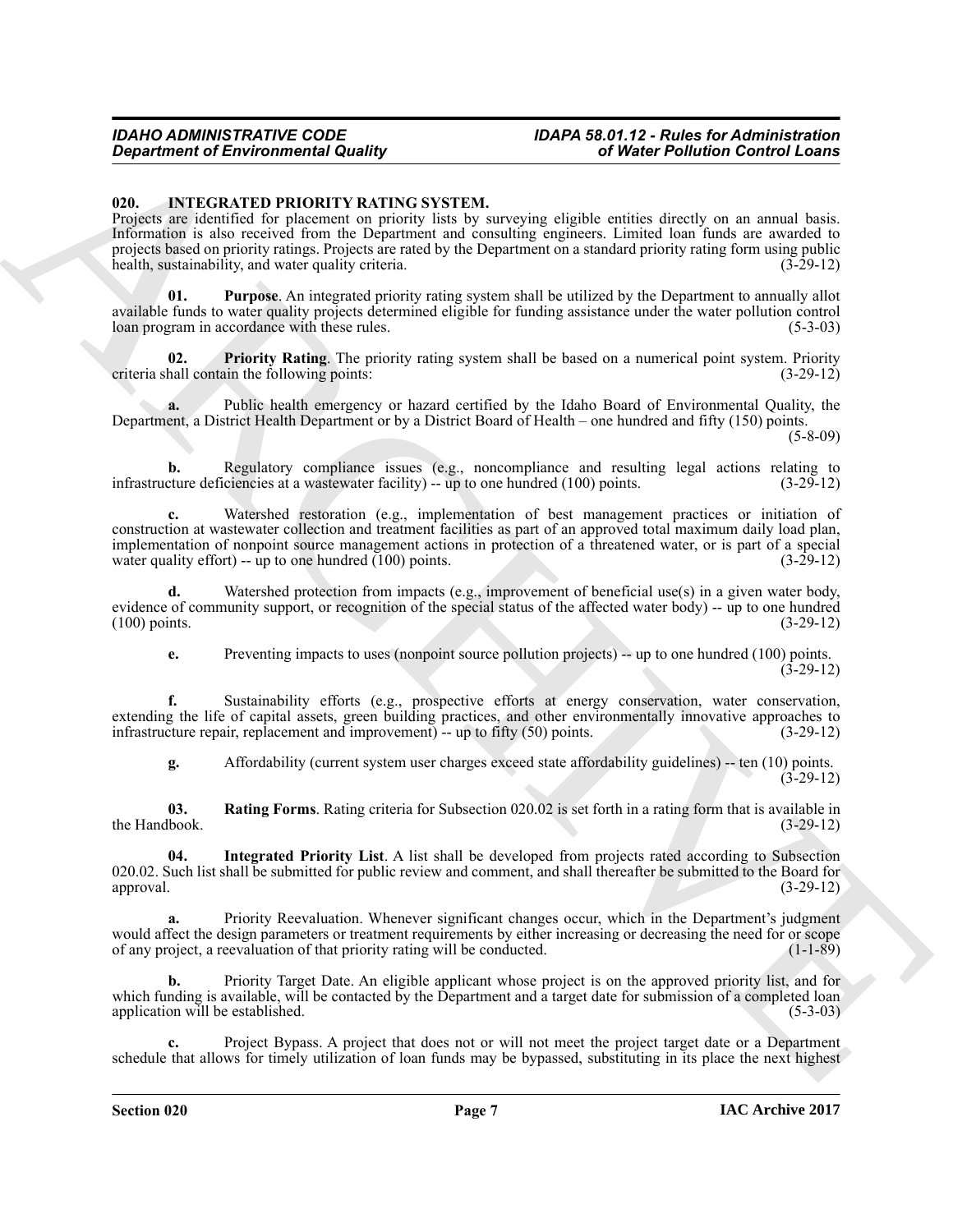ranking project(s) that is ready to proceed. An eligible applicant that is bypassed will be notified in writing of the reasons for being bypassed. (3-29-12) reasons for being bypassed.

<span id="page-7-5"></span>**05. Amendment of Integrated Priority List**. The Director may amend the Integrated Priority List as set forth in Section 995 of these rules. (5-8-09)

#### <span id="page-7-2"></span><span id="page-7-0"></span>**021. DISADVANTAGED LOANS.**

<span id="page-7-4"></span>Disadvantaged Loan Awards. In conjunction with the standard loans, the Department may award disadvantaged loans to applicants deemed disadvantaged using the following criteria: (3-29-12) to applicants deemed disadvantaged using the following criteria:

**Experiment of Energy is a straight of Equipment of Energy in the United Politicals Control Control Control Control Control Control Control Control Control Control Control Control Control Control Control Control Control C 01. Qualifying for a Disadvantaged Loan**. In order to qualify for a disadvantaged loan, a loan applicant must have an annual user rate for wastewater service for residential customers which exceeds two percent  $(2\%)$  of the applicant community's median household income or, if the user rate is between one and one-half percent  $(1\frac{1}{2}\%)$  and two percent  $(2\%)$  of the applicant community's median household income, the community must also have: unemployment that exceeds the state average; and a decreasing population. The applicant shall agree to a thirty  $(30)$  year loan unless the design life of the project is documented to be less than thirty  $(30)$  years. The annual user rate would be based on all operating, maintenance, replacement, and debt service costs (both for the existing system and for upgrades). If the applicant's service area is not within the boundaries of a municipality, or if the applicant's service area's median household income is not consistent with the municipality as a whole, the applicant may use the census data for the county in which it is located or may use a representative survey, conducted by a Department approved, objective third party, to verify the median household income of the applicant's service area. (3-25-16) objective third party, to verify the median household income of the applicant's service area. (3-25-16)

<span id="page-7-3"></span>**02. Adjustment of Loan Terms**. DEQ will equally apportion funds available for principal forgiveness to all prospective disadvantaged loan recipients. Consistent with achieving user rates as per the criteria set forth in Subsection 021.01, and where possible with available funds, loan terms may be adjusted in the following order:<br>decreasing the interest rate and providing principal forgiveness. (3-25-16) decreasing the interest rate and providing principal forgiveness.

**a.** Decreasing Interest Rate. The loan interest rate may be reduced from the rate established by the Director for standard loans to a rate that results in an annual user rate equaling the criteria set forth in Subsection 021.01. The interest rate may be reduced to as low as zero percent  $(0\%)$ .  $(3-25-16)$ 021.01. The interest rate may be reduced to as low as zero percent  $(0\%)$ .

**b.** Principal Forgiveness. If even at zero percent (0%) interest, the annual user rate per residential user still exceeds the criteria set forth in Subsection 021.01, then the principal which causes the user charge to exceed the criteria set forth in Subsection 021.01 may be partially forgiven or reduced. The principal reduction cannot exceed fifty percent (50%) of the total loan. Principal forgiveness terms may be revised (from initial estimates established in the annual Intended Use Plan) based upon final construction costs, such that loan terms do not result in user rates that are below the criteria set forth in Subsection 021.01. are below the criteria set forth in Subsection  $021.01$ .

#### <span id="page-7-6"></span><span id="page-7-1"></span>**022. SUPPLEMENTAL GRANTS.**

In conjunction with loans, the Department may award state funded supplemental grants, not to exceed ninety percent (90%) of total eligible costs, to loan recipients in the following manner: (3-29-12)  $(90\%)$  of total eligible costs, to loan recipients in the following manner:

**01. Projects Not Funded by Loans**. Planning and design projects may receive grant assistance up to recent (90%) funding of eligible costs not funded by a loan; and (1-1-89) ninety percent  $(90%)$  funding of eligible costs not funded by a loan; and

#### <span id="page-7-8"></span><span id="page-7-7"></span>**02. Costs in Excess of Financial Ability**. (3-30-01)

Loan recipients may receive supplemental grant assistance for eligible costs that exceed the amount a loan recipient is able to pay. In order to qualify for a supplemental grant, a loan recipient must have the following:  $(3-29-12)$ 

An annual user rate per household which exceeds one and one-half percent  $(1 \frac{1}{2\%})$  of the median household income from the most recent census data. If the loan recipient's service area is not within the boundaries of a municipality, the loan recipient may use the census data for the county in which it is located or may use an income survey approved by the Department; and (3-29-12) survey approved by the Department; and

ii. The annual user rate includes all operating, maintenance, replacement and debt service costs, both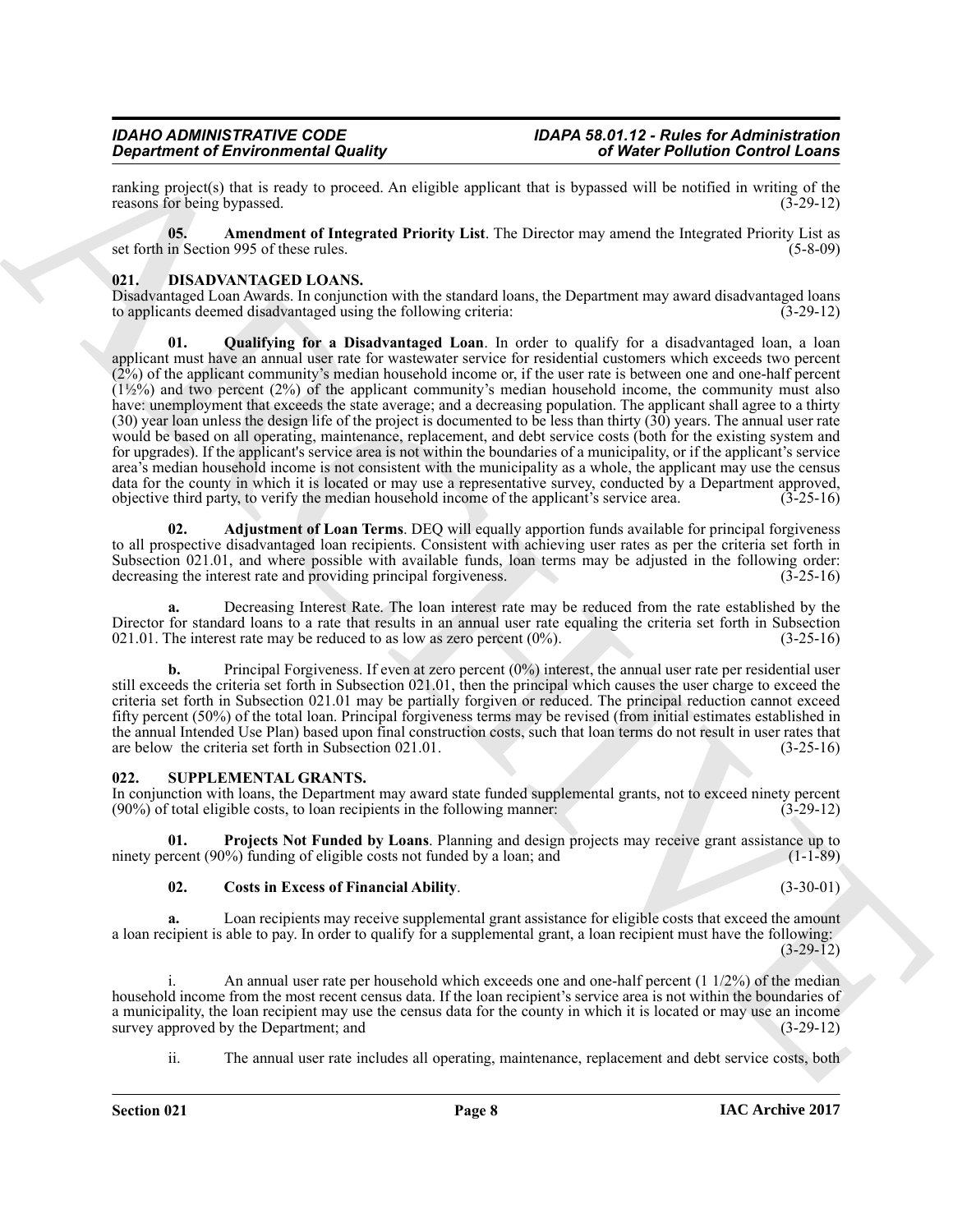### *IDAHO ADMINISTRATIVE CODE IDAPA 58.01.12 - Rules for Administration*

for the existing system and for upgrades. (3-29-12)

**b.** If a loan recipient meets the requirement of Subsections 022.02.i. and 022.02.ii., a supplemental grant may be made for the amount of the project that causes the annual user rate for wastewater service per household to exceed one and one-half percent  $(1\frac{1}{2}\%)$  of the median household income, subject to available funds.  $(3-29-12)$ 

<span id="page-8-5"></span>**03.** Accrued Interest on Loans with Supplemental Grants. Interest will not be accrued during the dependence on loan projects that also have a supplemental grant. (3-30-01) design and construction phases on loan projects that also have a supplemental grant.

#### <span id="page-8-0"></span>**023. -- 029. (RESERVED)**

#### <span id="page-8-2"></span><span id="page-8-1"></span>**030. PROJECT SCOPE AND FUNDING.**

Loan funds awarded under this program may be used to prepare a wastewater treatment facility planning document which identifies the cost effective and environmentally sound alternative to achieve or maintain compliance with IDAPA 58.01.16, "Wastewater Rules," and the Clean Water Act, 33 U.S.C. Sections 1381 et seq., and which is approvable by the Department. Loan funds may also be used for design and construction of the chosen alternative.  $(3-29-12)$ 

**01. Nonpoint Source Implementation Funding**. Eligible nonpoint source water pollution control may be funded when all of the following criteria are met: (3-30-01) projects may be funded when all of the following criteria are met:

<span id="page-8-3"></span>**a.** Consistent with and implements the Idaho Nonpoint Source Management Plan. (3-30-01)

**b.** Data is used to substantiate a nonpoint source pollutant problem or issue exists and is described or directly referenced. (3-30-01)

**c.** Completed project implementation plan or work plan. (3-30-01)

**d.** Project commitment documentation through demonstrated ability for loan repayment. (3-30-01)

**e.** The project includes documentation that the project owner(s), manager(s), or the sponsoring vill maintain the project for the life of the project (e.g., Maintenance Agreement). (3-30-01) agency will maintain the project for the life of the project (e.g., Maintenance Agreement).

**f.** The project provides adequate tracking and evaluation of the effectiveness of the water quality improvements being funded by either the project owner/manager or the sponsoring agency throughout the life of the project. (3-30-01) project. (3-30-01)

**g.** The project demonstrates nexus/benefit to municipality through a letter of support from one (1) or more affected municipalities. (3-30-01)

<span id="page-8-4"></span>**02. Wastewater Treatment Facility Funding**. Projects may be funded in steps: (3-30-01)

**a.** Step 1. Planning document prepared in accordance with the Handbook. (3-29-12)

**b.** Step 2. Design which includes the preparation of the detailed engineering plans and specifications y for the bidding and construction of the project. (1-1-89) necessary for the bidding and construction of the project.

**c.** Step 3. Construction, which includes bidding and actual construction of the project. (1-1-89)

**d.** Step 4. A combination of Step 2 and Step 3.  $(1-1-89)$ 

**Equation of Environmental Quality<br>
Let a cause the state and summation of Schedule Control Results (a)**  $\frac{1}{2}$ **<br>
Let**  $\frac{1}{2}$  **and**  $\frac{1}{2}$ **<br>
Let**  $\frac{1}{2}$  **be the state and summation of Schedule Control Results (a) \frac{ e.** Combination Step Funding. Projects may be funded in any combination of the steps with the approval of the Department. Separate loans may be awarded for Step 1 or Step 2 projects. If a Step 1 or Step 2 project proceeds to construction, either the Step 1 or Step 2 loan, or both, may be consolidated with the Step 3 loan. If a project does not proceed to construction, outstanding Step 1 and Step 2 loans will be amortized and a repayment schedule prepared by the Department. schedule prepared by the Department.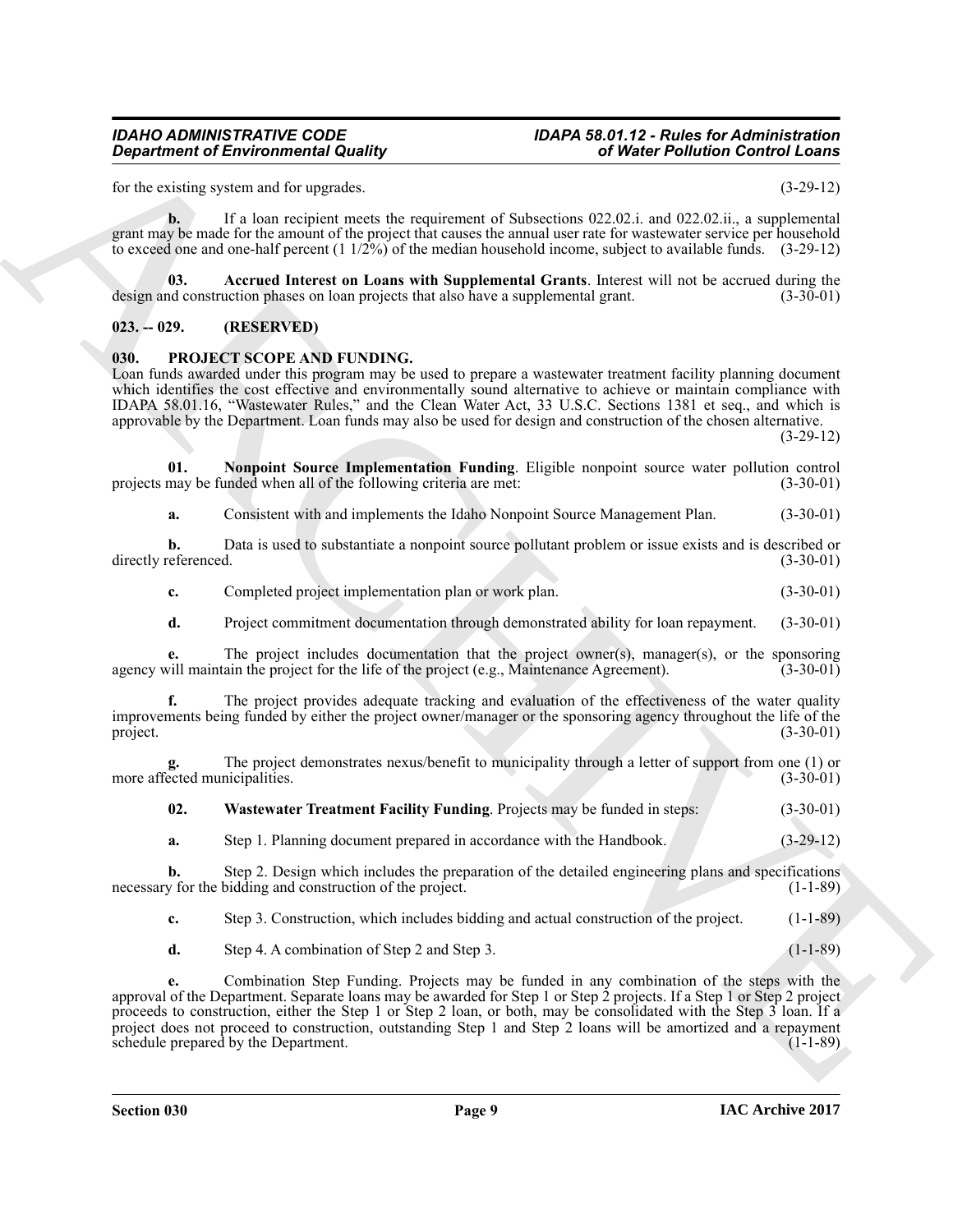# *IDAHO ADMINISTRATIVE CODE IDAPA 58.01.12 - Rules for Administration*

*General density contential Responses to the system of Weiller Buller Buller Responses to the system of General Material Supplies to the system of the system of the system of the system of the system of the system of the* **f.** Cost Effective Requirement. Step 2, Step 3 or Step 4 loans shall not be awarded until a final cost effective and environmentally sound alternative has been selected by the Step 1 planning document and approved by the Department. If the planning document has not been completed pursuant to IDAPA 58.01.04, "Rules for Administration of Wastewater Treatment Facility Grants," then the loan recipient shall provide an opportunity for the public to comment on the draft planning document. The public comment period shall be held after alternatives have been developed and the Department has approved the draft planning document. The loan recipient shall provide written notice of the public comment period and hold at least one (1) public meeting within the jurisdiction of the loan recipient during the public comment period. At the public meeting, the draft planning document shall be presented by the loan recipient with an explanation of the alternatives identified. The cost effective and environmentally sound alternative selected shall consider public comments received from those affected by the proposed project. After the public meeting and public comment period, the final alternative will be selected and the Environmental Information Document will be prepared. (3-29-12) Environmental Information Document will be prepared.

**g.** Funding For Reserve Capacity. Funding for reserve capacity of a treatment plant will not exceed a twenty (20) year population growth and funding for reserve capacity of an interceptor will not exceed a forty (40) year population growth as determined by the Department. (1-1-89)

#### <span id="page-9-4"></span><span id="page-9-0"></span>**031. LIMITATION OF PRELOAN ENGINEERING REVIEWS.**

Preloan engineering documents prepared by consulting engineers will be reviewed by Department staff only when accompanied by a certificate that the consulting engineer carries professional liability insurance in accordance with<br>Subsection 050.05.d. (5-3-03) Subsection  $050.05.d.$ 

#### <span id="page-9-6"></span><span id="page-9-1"></span>**032. LOAN FEE.**

<span id="page-9-9"></span>**01. Loan Fee**. The Department may elect to impose a loan fee when necessary to offset the costs of administering the loan program, to provide planning assistance, or to otherwise facilitate the operation of the Clean Water Act State Revolving Fund (CWSRF) effort. The Department may impose a loan fee on loans scheduled to close after January 4, 2006. The loan fee shall not exceed one percent  $(1\%)$  of the unpaid balance of the loan at the time each loan payment is due.  $(5-8-09)$ each loan payment is due.

<span id="page-9-7"></span>**02. Determination of Loan Fee**. The Department shall determine the amount of the loan fee on a yearly basis and shall assess a loan fee based upon each loan recipient's total interest rate. The amount of the loan fee shall be included in the Intended Use Plan, as described by Section  $606(c)$  of the Clean Water Act. In determining the amount of the loan fee, the Department shall consider:  $(3-29-12)$ amount of the loan fee, the Department shall consider:

**a.** The Department's anticipated costs of administering the loan program for the upcoming fiscal year, realaries and overhead: (3-19-07) including salaries and overhead;

**b.** Any Department costs related to providing technical assistance for the loan program for the g fiscal year: (5-8-09) upcoming fiscal year;

**c.** The amount of money generated from loan fees in previous fiscal years available for use in the upcoming fiscal year; and (3-19-07)

**d.** The anticipated demand for planning assistance to supplement regular appropriations and other eeds to support the CWSRF loan program.  $(5-8-09)$ related needs to support the CWSRF loan program.

<span id="page-9-8"></span>**Effect on Loan Interest Rate**. The loan interest rate, as described in Subsection 050.05, will be rresponding percentage of the loan fee. (3-19-07) reduced by the corresponding percentage of the loan fee.

<span id="page-9-10"></span>**04.** Payment of Loan Fee. The loan fee shall be due and payable concurrently with scheduled loan principal and interest repayments over the repayment period. (3-19-07)

#### <span id="page-9-2"></span>**033. -- 039. (RESERVED)**

#### <span id="page-9-5"></span><span id="page-9-3"></span>**040. LOAN APPLICATION AND REVIEW.**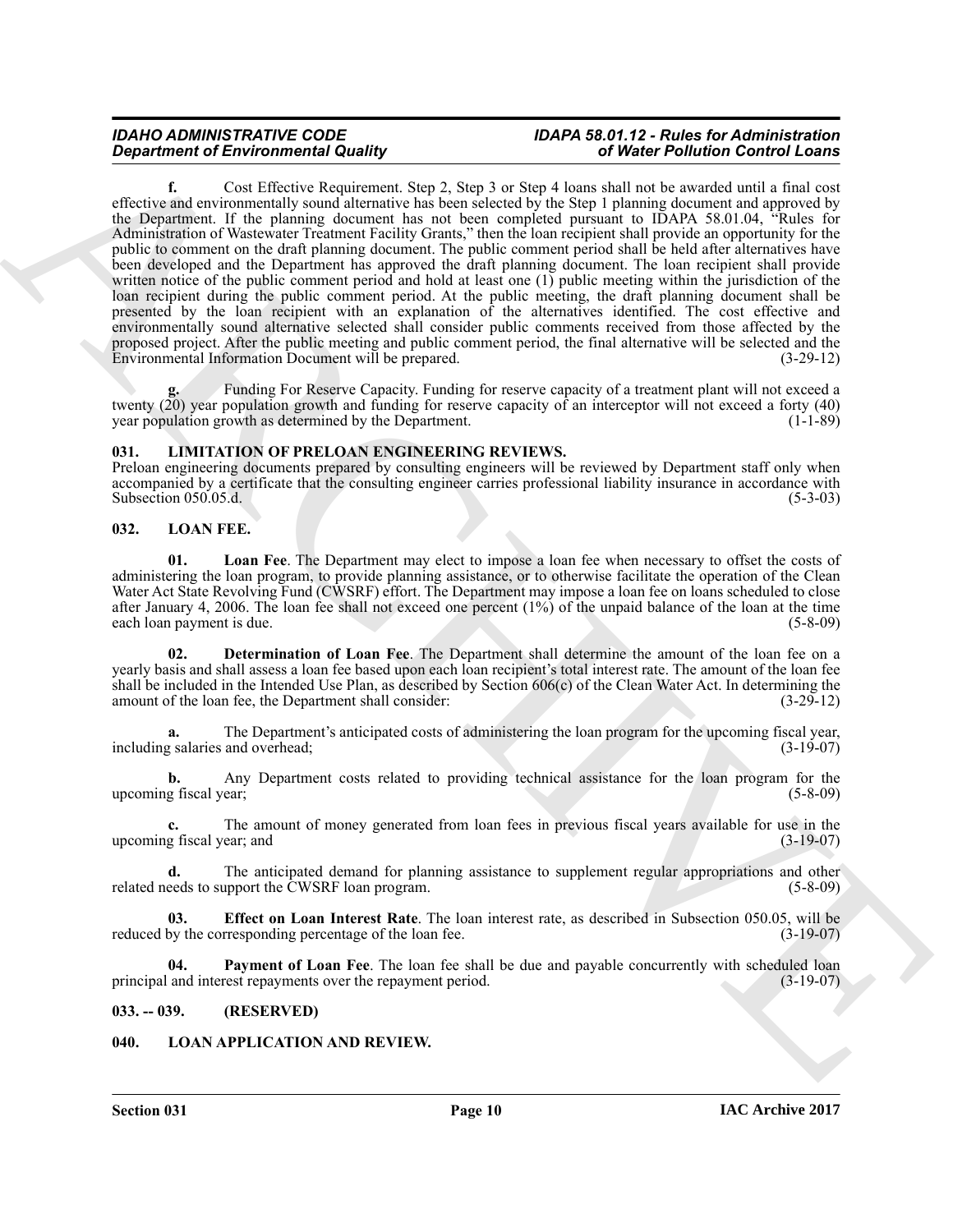# *IDAHO ADMINISTRATIVE CODE IDAPA 58.01.12 - Rules for Administration*

<span id="page-10-1"></span>**01. Submission of Application**. Those eligible systems which received high priority ranking shall be invited to submit an application. The applicant shall submit to the Department, a completed application on a form as prescribed by the Department. (5-3-03) prescribed by the Department.

<span id="page-10-0"></span>**02.** Application Requirements. Applications shall contain the following documentation, as applicable: (5-3-03) applicable: (5-3-03)

**a.** A lawful resolution passed by the governing body authorizing an elected official or officer of the applicant to execute a loan contract and sign subsequent loan disbursement requests; (5-8-09)

**b.** Contracts for engineering or other technical services and the description of costs and tasks set forth therein shall be in sufficient detail for the Department to determine whether the costs associated with the tasks are eligible costs pursuant to Section 041: eligible costs pursuant to Section 041;

**c.** Justification for the engineering firm selected. An engineering firm selected by the applicant must mum:  $(5-3-03)$ at a minimum:

i. Be procured for design and/or services during construction or previously procured for planning services through the selection guidelines and procedures prescribed under Section 67-2320, Idaho Code; (5-8-09)

ii. Be a registered professional engineer currently licensed by the Idaho Board of Professional Engineers and Land Surveyors;

iii. Not be debarred or otherwise prevented from providing services under another federal or state financial assistance program; and (5-3-03)

iv. Be covered by professional liability insurance in accordance with Subsection 050.05.d. of these certification of liability insurance shall be included in the application. (5-8-09) rules. A certification of liability insurance shall be included in the application.

**d.** A description of other costs, not included in the contracts for engineering or other technical services, for which the applicant seeks funding. The description of the costs and tasks for such costs must be in sufficient detail for the Department to determine whether the costs are eligible costs pursuant to Section 041;

(5-8-09)

**Equation of Environmental Equation**, the equation is the effective Endine Environmental and the effective environmental environmental environmental environmental environmental environmental environmental environmental en **e.** A demonstration that the obligation to pay the costs for which funding is requested is the result or will be the result of the applicant's compliance with applicable competitive bidding requirements for construction and requirements for professional service contracts, including without limitation, the requirements set forth in Sections 67-2801 et seq., 67-2320, 59-1026, and 42-3212, Idaho Code. (3-29-12)

**f.** Step 1 -- Scope of work describing the work tasks to be performed in the preparation of the planning document if required in accordance with Subsection 030.02, a schedule for completion of the work tasks and<br>(3-29-12) (3-29-12) an estimate of staff hours and costs to complete the work tasks;

**g.** Step 2 -- Design, or Step 4 -- Design and Construction: (1-1-89)

i. Planning document, including a final environmental document and decision in accordance with Section 042;  $(3-29-12)$ 

ii. Financial and management capability analysis as provided in Subsection 010.01; and (12-31-91)

iii. Intermunicipal service agreements between all entities within the scope of the project, if applicable;  $(5-8-09)$ 

| h.<br>Step 3 -- Construction: |  | $(1-1-89)$ |
|-------------------------------|--|------------|
|-------------------------------|--|------------|

i. Documented evidence of all necessary easements and land acquisition; (5-8-09)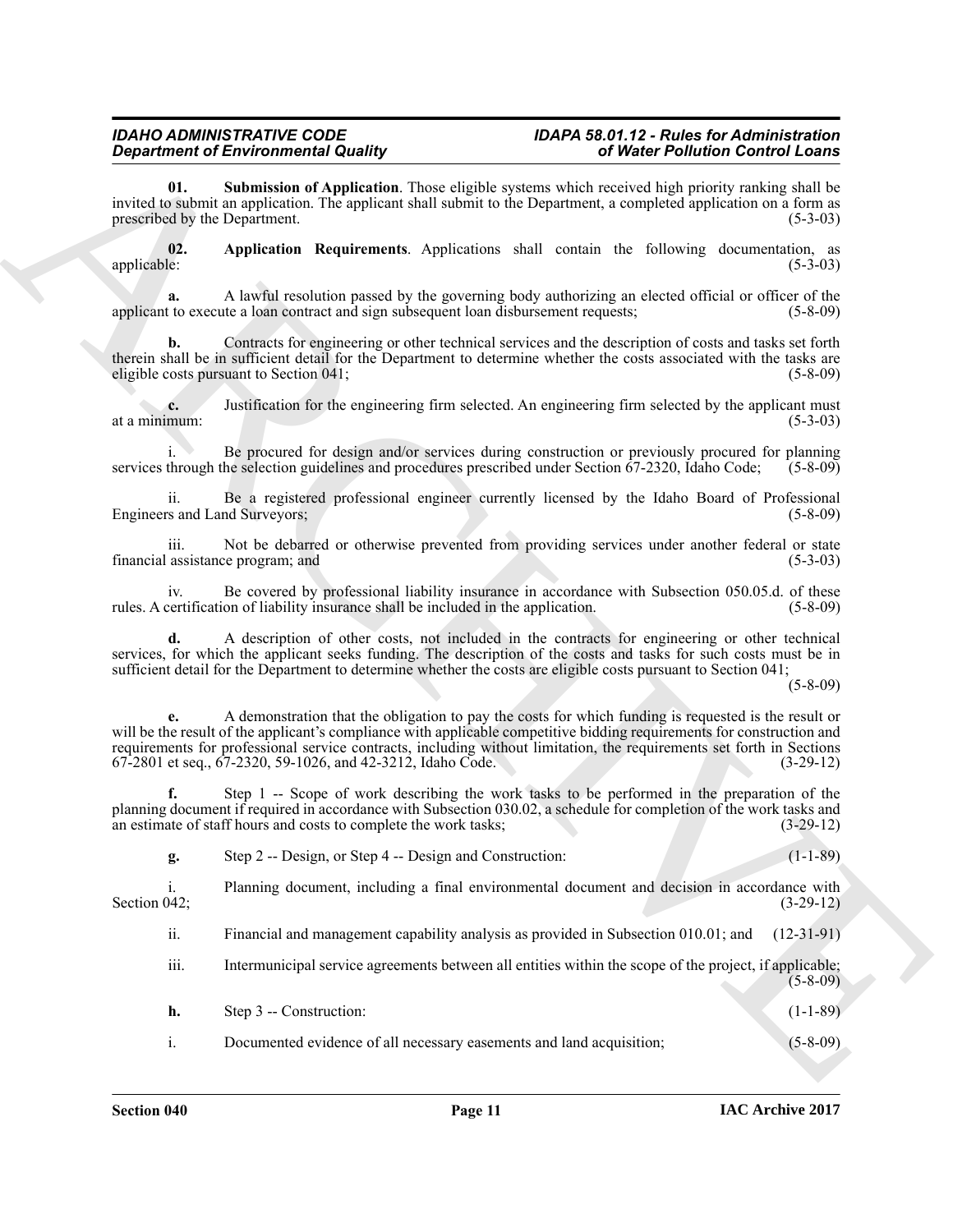<span id="page-11-6"></span><span id="page-11-5"></span><span id="page-11-4"></span><span id="page-11-3"></span><span id="page-11-2"></span><span id="page-11-1"></span><span id="page-11-0"></span>

| <b>Department of Environmental Quality</b> |                                                                                                                                                                                                                                                            | of Water Pollution Control Loans |  |  |
|--------------------------------------------|------------------------------------------------------------------------------------------------------------------------------------------------------------------------------------------------------------------------------------------------------------|----------------------------------|--|--|
| ii.                                        | Biddable plans and specifications of the approved wastewater treatment facility alternative;                                                                                                                                                               | $(5 - 8 - 09)$                   |  |  |
| iii.                                       | A plan of operation and project schedule;                                                                                                                                                                                                                  | $(5 - 8 - 09)$                   |  |  |
| 1V.                                        | A user charge system, sewer use ordinance and financial management system; and                                                                                                                                                                             | $(1-1-89)$                       |  |  |
| V.                                         | A staffing plan and budget;                                                                                                                                                                                                                                | $(5-8-09)$                       |  |  |
| i.                                         | Step 4 -- Design and Construction. Loan applicants must submit all documentation specified in<br>Subsection 040.02.h. prior to advertising for bids on construction contracts;                                                                             | $(5-8-09)$                       |  |  |
| j.                                         | Nonpoint Source Implementation Funding:                                                                                                                                                                                                                    | $(5-8-09)$                       |  |  |
| Source Management Plan;                    | Information demonstrating that the project is consistent with and implements the Idaho Nonpoint                                                                                                                                                            | $(5-8-09)$                       |  |  |
| ii.                                        | Data that substantiates a nonpoint source pollution problem or issue exists;                                                                                                                                                                               | $(5-8-09)$                       |  |  |
| iii.                                       | A project implementation plan or workplan;                                                                                                                                                                                                                 | $(5-8-09)$                       |  |  |
| iv.                                        | Project commitment documentation that demonstrates the ability for loan repayment;                                                                                                                                                                         | $(5-8-09)$                       |  |  |
| the life of the project;                   | Documentation that the project owner, manager or sponsoring agency will maintain the project for                                                                                                                                                           | $(5-8-09)$                       |  |  |
| V1.<br>the life of the project; and        | A demonstration that there will be adequate tracking and evaluation of the effectiveness of the<br>water quality improvements being funded by either the project owner/manager or the sponsoring agency throughout                                         | $(5-8-09)$                       |  |  |
| V11.<br>affected municipalities.           | A description of the nexus/benefit to a municipality and a letter of support from one (1) or more                                                                                                                                                          | $(5-3-03)$                       |  |  |
| 03.                                        | Determination of Completeness of Application. The Department shall review the application to<br>determine whether it includes all of the information required by Subsection 040.02.                                                                        | $(5-3-03)$                       |  |  |
| 04.                                        | Notification of Incompleteness of Application. Written notification if an application is<br>incomplete, including an explanation of missing documentation will be sent to the applicant. The applicant may<br>provide the missing documentation.           | $(5-3-03)$                       |  |  |
| 05.                                        | Reapplication for Loan. The action of disapproving, recalling or terminating a loan in no way<br>precludes or limits the former applicant from reapplying for another loan when the project deficiencies are resolved<br>and project readiness is secured. | $(1-1-89)$                       |  |  |
| 041.                                       | DETERMINATION OF ELIGIBILITY OF COSTS.<br>The Department shall review the application, including any contracts required to be submitted with the application, to<br>determine whether the costs are eligible costs for funding.                            | $(5-3-03)$                       |  |  |
| 01.                                        | Eligible Costs. Eligible costs are those determined by the Department to be:                                                                                                                                                                               | $(5-3-03)$                       |  |  |
| a.                                         | Necessary costs;                                                                                                                                                                                                                                           | $(3-29-12)$                      |  |  |
| b.                                         | Reasonable costs; and                                                                                                                                                                                                                                      | $(3-29-12)$                      |  |  |
| c.                                         | Costs that are not ineligible as described in Subsection 041.05.                                                                                                                                                                                           | $(5-3-03)$                       |  |  |
| 02.                                        | Necessary Costs. The Department shall determine whether costs are necessary by comparing the                                                                                                                                                               |                                  |  |  |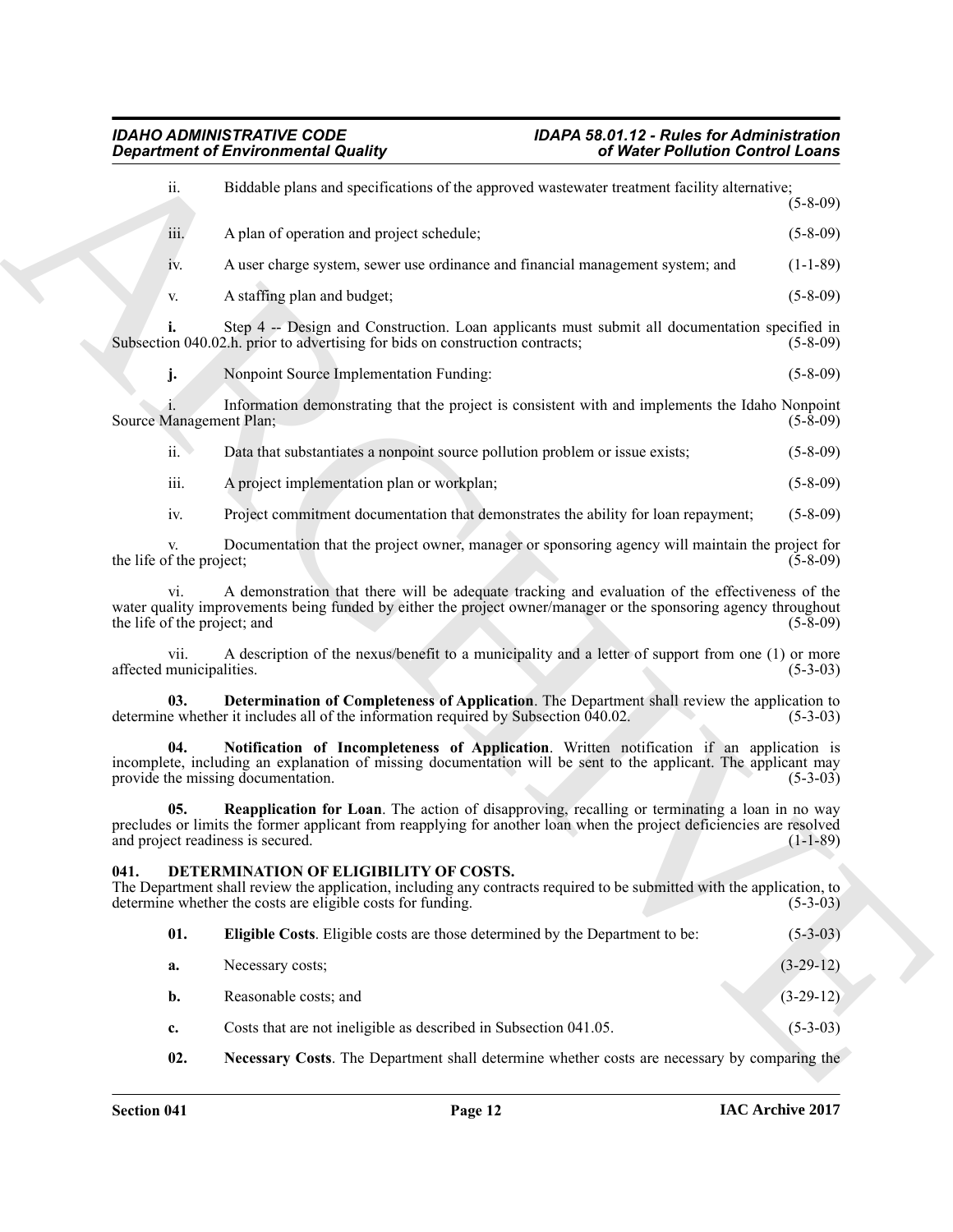# <span id="page-12-1"></span><span id="page-12-0"></span>*IDAHO ADMINISTRATIVE CODE IDAPA 58.01.12 - Rules for Administration*

|                          | <b>Department of Environmental Quality</b>                                                          | of Water Pollution Control Loans                                                                                                                                                                                                                                                                                                                             |                |  |
|--------------------------|-----------------------------------------------------------------------------------------------------|--------------------------------------------------------------------------------------------------------------------------------------------------------------------------------------------------------------------------------------------------------------------------------------------------------------------------------------------------------------|----------------|--|
|                          | other relevant information in the application that describes the scope of the project to be funded. | tasks for which the costs will be incurred to the scope of the project as described in the plan of study for facility<br>planning planning documents, the project implementation plan or work plan for nonpoint source projects, and any                                                                                                                     | $(3-29-12)$    |  |
| 03.                      | requirements set forth in Sections 67-2801 et seq., 67-2320, 59-1026, and 42-3212, Idaho Code.      | <b>Reasonable Costs.</b> Costs shall be determined by the Department to be reasonable if the obligation<br>to pay the costs is the result of or will be the result of the applicant's compliance with applicable competitive bidding<br>requirements for construction and requirements for professional service contracts, including without limitation, the | $(5-8-09)$     |  |
| 04.                      | necessary, reasonable and not ineligible costs include:                                             | <b>Examples of Costs That May Be Eligible.</b> Examples of costs that may be eligible, if determined                                                                                                                                                                                                                                                         | $(5-3-03)$     |  |
| a.                       | attorneys, commissioners, board members, or managers;                                               | Costs of salaries, benefits, and expendable material the applicant incurs in the project except<br>ordinary operating expenses of local government, such as salaries and expenses of mayors, city council members,                                                                                                                                           | $(5 - 8 - 09)$ |  |
| b.<br>construction laws; |                                                                                                     | Costs under construction contracts bid and executed in compliance with state public works                                                                                                                                                                                                                                                                    | $(5-3-03)$     |  |
| $c_{\cdot}$              | contract, a time and materials contract, or cost plus a fixed fee contract;                         | Professional and consulting services utilizing a lump sum contract, a negotiated hourly rate                                                                                                                                                                                                                                                                 | $(5-3-03)$     |  |
| d.                       | Planning directly related to the water pollution control projects;                                  |                                                                                                                                                                                                                                                                                                                                                              | $(5-3-03)$     |  |
| e.                       | Sewer system evaluations;                                                                           |                                                                                                                                                                                                                                                                                                                                                              | $(5-3-03)$     |  |
| f.                       | Financial and management capability analysis;                                                       |                                                                                                                                                                                                                                                                                                                                                              | $(5-3-03)$     |  |
| documents;               |                                                                                                     | Preparation of construction drawings, specifications, estimates, and construction contract                                                                                                                                                                                                                                                                   | $(5-3-03)$     |  |
| h.                       | Landscaping;                                                                                        |                                                                                                                                                                                                                                                                                                                                                              | $(5-3-03)$     |  |
| i.<br>pay;               |                                                                                                     | Removal and relocation or replacement of utilities for which the applicant is legally obligated to                                                                                                                                                                                                                                                           | $(5-8-09)$     |  |
| j.                       | Material acquired, consumed, or expended specifically for the project;                              |                                                                                                                                                                                                                                                                                                                                                              | $(5-3-03)$     |  |
| k.                       |                                                                                                     | A reasonable inventory of laboratory chemicals and supplies necessary to initiate plant operations;                                                                                                                                                                                                                                                          | $(5-3-03)$     |  |
| l.                       | Preparation of an operation and maintenance manual;                                                 |                                                                                                                                                                                                                                                                                                                                                              | $(5-3-03)$     |  |
| m.                       | Preparation of a plan of operation;                                                                 |                                                                                                                                                                                                                                                                                                                                                              | $(5-3-03)$     |  |
| n.                       | Start-up services;                                                                                  |                                                                                                                                                                                                                                                                                                                                                              | $(5-3-03)$     |  |
| 0.                       | Project identification signs;                                                                       |                                                                                                                                                                                                                                                                                                                                                              | $(5-3-03)$     |  |
| p.                       | Public participation for alternative selection;                                                     |                                                                                                                                                                                                                                                                                                                                                              | $(5-3-03)$     |  |
| q.                       | Development of user charge and financial management systems;                                        |                                                                                                                                                                                                                                                                                                                                                              | $(5-3-03)$     |  |
| r.                       | Development of sewer use ordinance;                                                                 |                                                                                                                                                                                                                                                                                                                                                              | $(5-3-03)$     |  |
| $S_{\bullet}$            | Staffing plans and budget development;                                                              |                                                                                                                                                                                                                                                                                                                                                              | $(5-3-03)$     |  |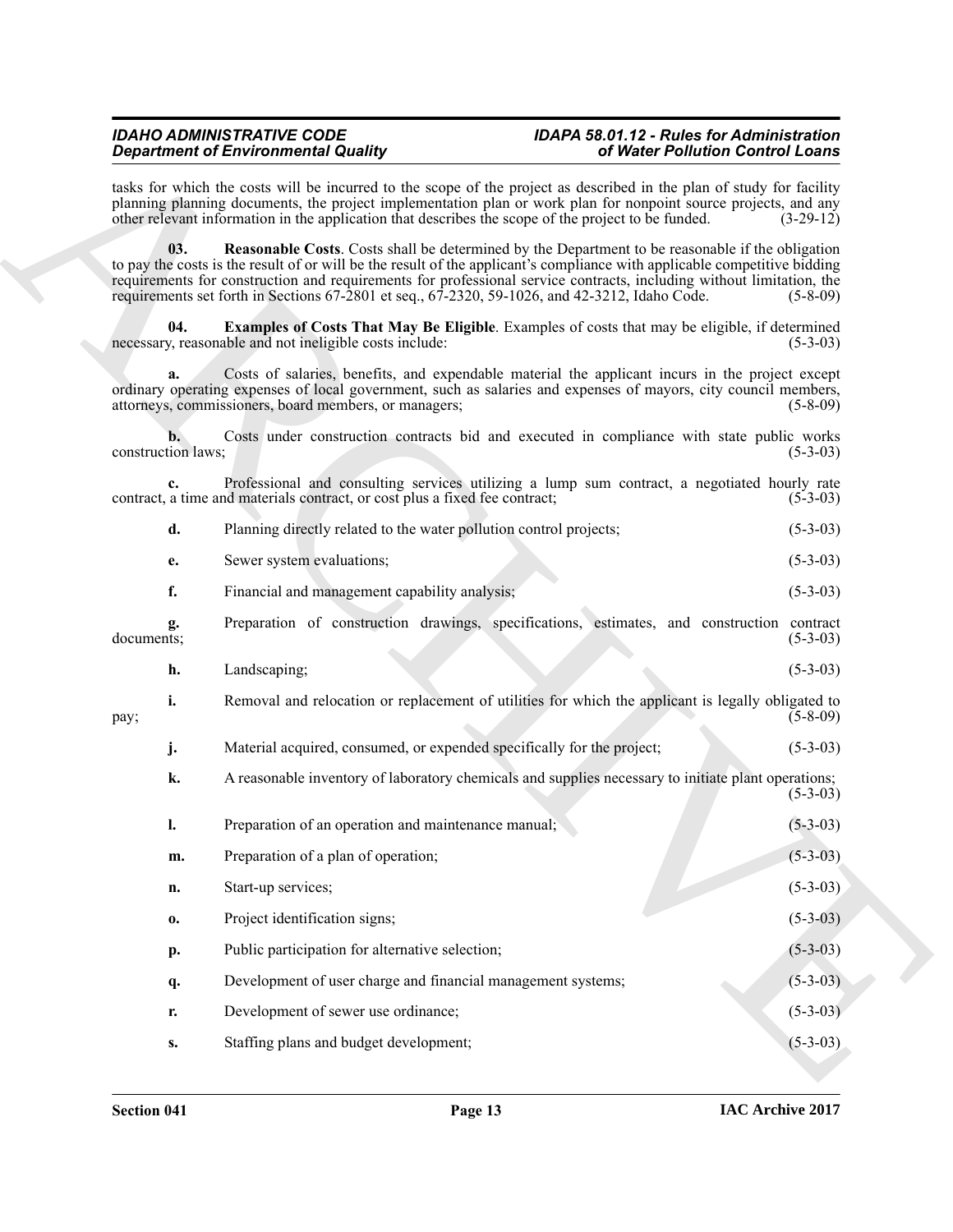### <span id="page-13-2"></span>*IDAHO ADMINISTRATIVE CODE IDAPA 58.01.12 - Rules for Administration Department of Environmental Quality*

| <b>Department of Environmental Quality</b> |                                                                                                                                                                                                                                                                                                                                                                                                                                                                                                                                                                                                                                                                                                                                                                                                                            | of Water Pollution Control Loans |             |  |
|--------------------------------------------|----------------------------------------------------------------------------------------------------------------------------------------------------------------------------------------------------------------------------------------------------------------------------------------------------------------------------------------------------------------------------------------------------------------------------------------------------------------------------------------------------------------------------------------------------------------------------------------------------------------------------------------------------------------------------------------------------------------------------------------------------------------------------------------------------------------------------|----------------------------------|-------------|--|
| t.                                         | Certain direct and other costs as determined eligible by the Department;                                                                                                                                                                                                                                                                                                                                                                                                                                                                                                                                                                                                                                                                                                                                                   |                                  | $(5-3-03)$  |  |
| u.                                         | Costs of complying with the Federal Water Pollution Control Act (P.L. 92-500) as amended, 33<br>USC Section 1251 et seq., loan requirements applied to specific projects; and                                                                                                                                                                                                                                                                                                                                                                                                                                                                                                                                                                                                                                              |                                  | $(5-3-03)$  |  |
|                                            | Site acquisition costs, including sewer right of way, sewage treatment plant site, was tewater land<br>application sites and sludge disposal areas. Land purchase shall be from a willing seller.                                                                                                                                                                                                                                                                                                                                                                                                                                                                                                                                                                                                                          |                                  | $(3-29-12)$ |  |
| 05.                                        | Ineligible Project Costs. Costs which are ineligible for funding include, but are not limited to:                                                                                                                                                                                                                                                                                                                                                                                                                                                                                                                                                                                                                                                                                                                          |                                  | $(5-3-03)$  |  |
| a.                                         | Basin or area wide planning not directly related to the project;                                                                                                                                                                                                                                                                                                                                                                                                                                                                                                                                                                                                                                                                                                                                                           |                                  | $(5-3-03)$  |  |
| b.<br>completion date;                     | Bonus payments not legally required for completion of construction before a contractual                                                                                                                                                                                                                                                                                                                                                                                                                                                                                                                                                                                                                                                                                                                                    |                                  | $(5-3-03)$  |  |
| c.                                         | Personal injury compensation or damages arising out of the project;                                                                                                                                                                                                                                                                                                                                                                                                                                                                                                                                                                                                                                                                                                                                                        |                                  | $(5-3-03)$  |  |
| d.                                         | Fines or penalties due to violations of, or failure to comply with, federal, state, or local laws;                                                                                                                                                                                                                                                                                                                                                                                                                                                                                                                                                                                                                                                                                                                         |                                  | $(5-3-03)$  |  |
| е.                                         | Costs outside the scope of the approved project;                                                                                                                                                                                                                                                                                                                                                                                                                                                                                                                                                                                                                                                                                                                                                                           |                                  | $(5-3-03)$  |  |
| f.                                         | Ordinary operating expenses of local government, such as salaries and expenses of mayors, city<br>council members, attorneys, commissioners, board members, or managers;                                                                                                                                                                                                                                                                                                                                                                                                                                                                                                                                                                                                                                                   |                                  | $(5-8-09)$  |  |
| g.                                         | Construction of privately owned wastewater treatment facilities;                                                                                                                                                                                                                                                                                                                                                                                                                                                                                                                                                                                                                                                                                                                                                           |                                  | $(5-3-03)$  |  |
| h.                                         | Cost of land in excess of that needed for the proposed project;                                                                                                                                                                                                                                                                                                                                                                                                                                                                                                                                                                                                                                                                                                                                                            |                                  | $(5-3-03)$  |  |
| i.                                         | Cost of refinancing existing indebtedness;                                                                                                                                                                                                                                                                                                                                                                                                                                                                                                                                                                                                                                                                                                                                                                                 |                                  | $(3-29-12)$ |  |
| j.                                         | Reserve funds; and                                                                                                                                                                                                                                                                                                                                                                                                                                                                                                                                                                                                                                                                                                                                                                                                         |                                  | $(3-29-12)$ |  |
|                                            | Costs incurred prior to acceptance of the loan unless specifically approved in writing as eligible<br>pre-award costs by the Department.                                                                                                                                                                                                                                                                                                                                                                                                                                                                                                                                                                                                                                                                                   |                                  | $(3-29-12)$ |  |
| 06.                                        | Notification Regarding Ineligible Costs. Prior to providing a loan offer, the Department shall<br>notify the applicant if certain costs are not eligible for funding and the reasons for the Department's determination. If<br>such costs are included in the engineering contract, the Department shall also provide notification to the engineer. The<br>applicant may provide the Department additional information in response to the notice.                                                                                                                                                                                                                                                                                                                                                                          |                                  | $(5-3-03)$  |  |
| 07.<br>Section 060.                        | Eligible Costs and the Loan Offer. The loan offer shall reflect those costs determined by the<br>Department to be eligible costs. The loan offer, however, may include estimates of some eligible costs that have not<br>yet been set, such as construction costs. Actual eligible costs may differ from such estimated costs set forth in the loan<br>offer. In addition, loan disbursements may be increased or decreased if eligible costs are modified as provided in                                                                                                                                                                                                                                                                                                                                                  |                                  | $(5-3-03)$  |  |
| 042.                                       | <b>ENVIRONMENTAL REVIEW.</b>                                                                                                                                                                                                                                                                                                                                                                                                                                                                                                                                                                                                                                                                                                                                                                                               |                                  |             |  |
| 01.                                        | <b>Environmental Documentation</b> . Projects may be a nonpoint source activity or a wastewater<br>treatment facility or other point source facility. Guidance on how to complete an environmental review may be found<br>in Chapter 5 of the Handbook. For eligible point source projects funded solely with non-federal funds (i.e. State<br>Revolving Loan Fund repayments), see Subsection 042.10. For eligible point source projects, the loan recipient shall<br>complete an environmental review as part of and in conjunction with a planning document. Projects funded<br>exclusively as nonpoint or estuary management projects may not be required to complete an environmental review.<br>The loan recipient shall consult with the Department at an early stage in the loan process to determine the required |                                  |             |  |

#### <span id="page-13-5"></span><span id="page-13-4"></span><span id="page-13-3"></span><span id="page-13-1"></span><span id="page-13-0"></span>**042. ENVIRONMENTAL REVIEW.**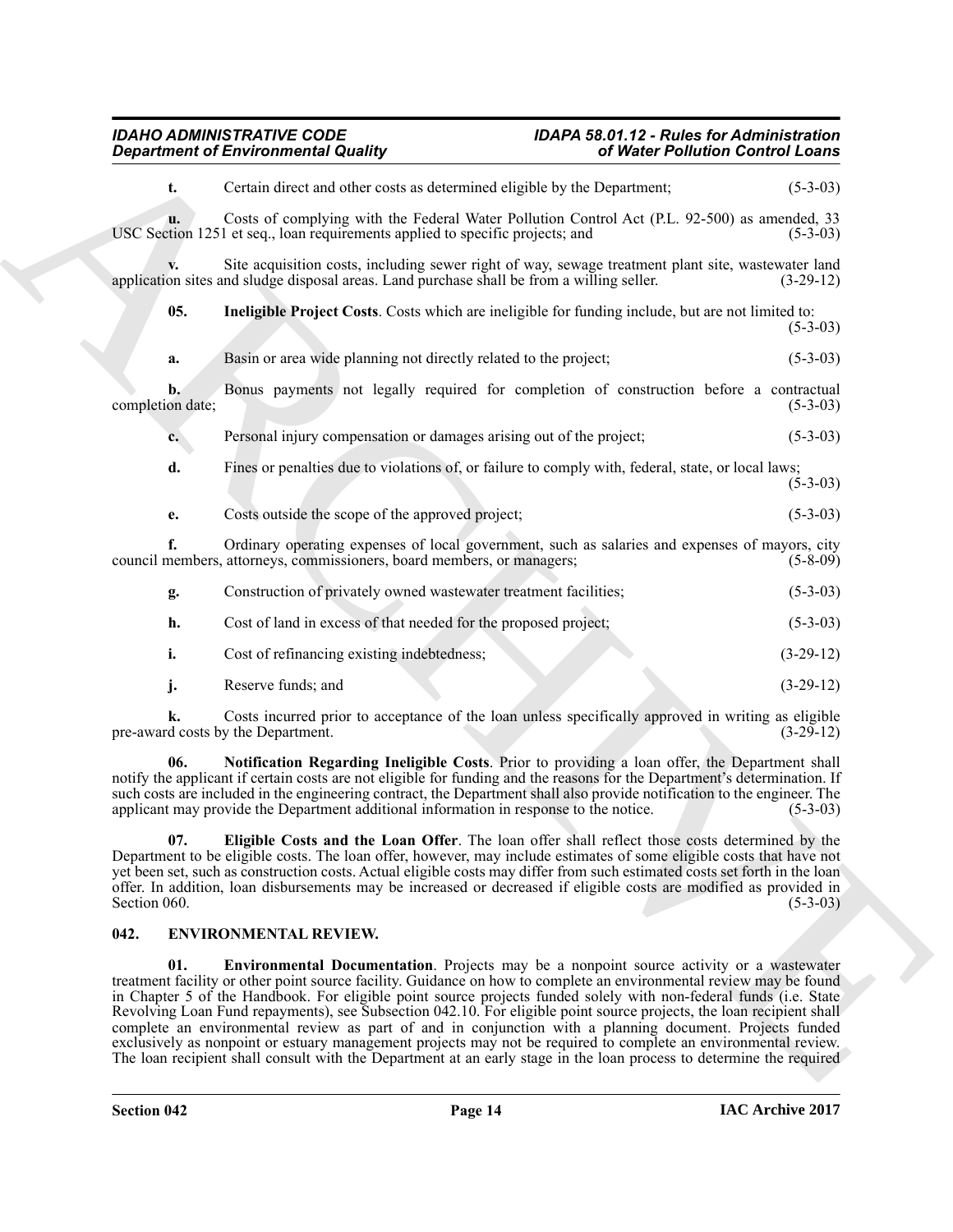level of environmental review. Based on review of existing information, and assessment of environmental impacts, the loan recipient shall complete one (1) of the following per the Department's instruction: (3-29-12) the loan recipient shall complete one  $(1)$  of the following per the Department's instruction:

**a.** Submit a request for Categorical Exclusion (CE) with supporting backup documentation as specified by the Department;  $(5-8-09)$ 

**b.** Prepare an Environmental Information Document (EID) in a format specified by the Department;<br>(5-8-09) or  $(5-8-09)$ 

<span id="page-14-0"></span>**c.** Prepare an Environmental Impact Statement (EIS) in a format specified by the Department.

(5-8-09)

**Categorical Exclusions**. If the loan recipient requests a CE, the Department shall review the lupon the supporting documentation, take one (1) of the following actions: (3-29-12) request and, based upon the supporting documentation, take one  $(1)$  of the following actions:

**a.** Determine if the action is consistent with categories eligible for exclusion whereupon the Department shall issue a notice of CE from substantive environmental review. Once the CE is granted for the selected alternative, the Department will publish a notice of CE in a local newspaper in the geographical area of the proposed project to inform the public of this action, following which the planning document can be approved and the loan award can proceed; or  $(3-29-12)$ award can proceed; or

**b.** Determine if the action is not consistent with categories eligible for exclusion and that issuance of a CE is not appropriate. If a CE is not issued, the Department shall notify the loan recipient to prepare an EID.

(3-29-12)

<span id="page-14-2"></span>**03. Environmental Information Document Requirements**. When an EID is required, the loan shall prepare the EID in accordance with the following Department procedures:  $(3-29-12)$ recipient shall prepare the EID in accordance with the following Department procedures:

**a.** Various laws and executive orders related to environmentally sensitive resources shall be considered as the EID is prepared. Appropriate state and federal agencies shall be consulted regarding these laws and executive orders;

**b.** A full range of relevant impacts, both direct and indirect, of the proposed project shall be discussed in the EID, including measures to mitigate adverse impacts, cumulative impacts, and impacts that shall cause<br>irreversible or irretrievable commitment of resources; and (5-8-09) irreversible or irretrievable commitment of resources; and

<span id="page-14-3"></span>**c.** The Department shall review the draft EID and either request additional information about one (1) potential impacts, or shall draft a "finding of no significant impact" (FONSI). (5-8-09) or more potential impacts, or shall draft a "finding of no significant impact" (FONSI).

**Signification** of Entertainmential Landace in the state of the content of the Fourier Fourier and the state of the state of the state of the state of the state of the state of the state of the state of the state of the s **04. Final Finding of No Significant Impact**. The Department shall publish the draft FONSI in a local newspaper in the geographical area of the proposed project and shall allow a minimum thirty (30) day public comment period. Following the required period of public review and comment, and after any public concerns about project impacts are addressed, the FONSI shall become final. The Department shall assess the effectiveness and feasibility of the mitigation measures identified in the FONSI and EID prior to the issuance of the final FONSI and approval of the planning document.

<span id="page-14-1"></span>**05. Environmental Impact Statement (EIS) Requirements**. If an (EIS) is required, the loan recipient shall: (3-29-12)

**a.** Consult with all affected federal and state agencies, and other interested parties, to determine the scope of the document; (5-8-09) required scope of the document;

**b.** Prepare and submit a draft EIS to all interested agencies, and other interested parties, for review ment; (5-8-09) and comment;

**c.** Conduct a public meeting which may be in conjunction with a planning document meeting; and  $(3-29-12)$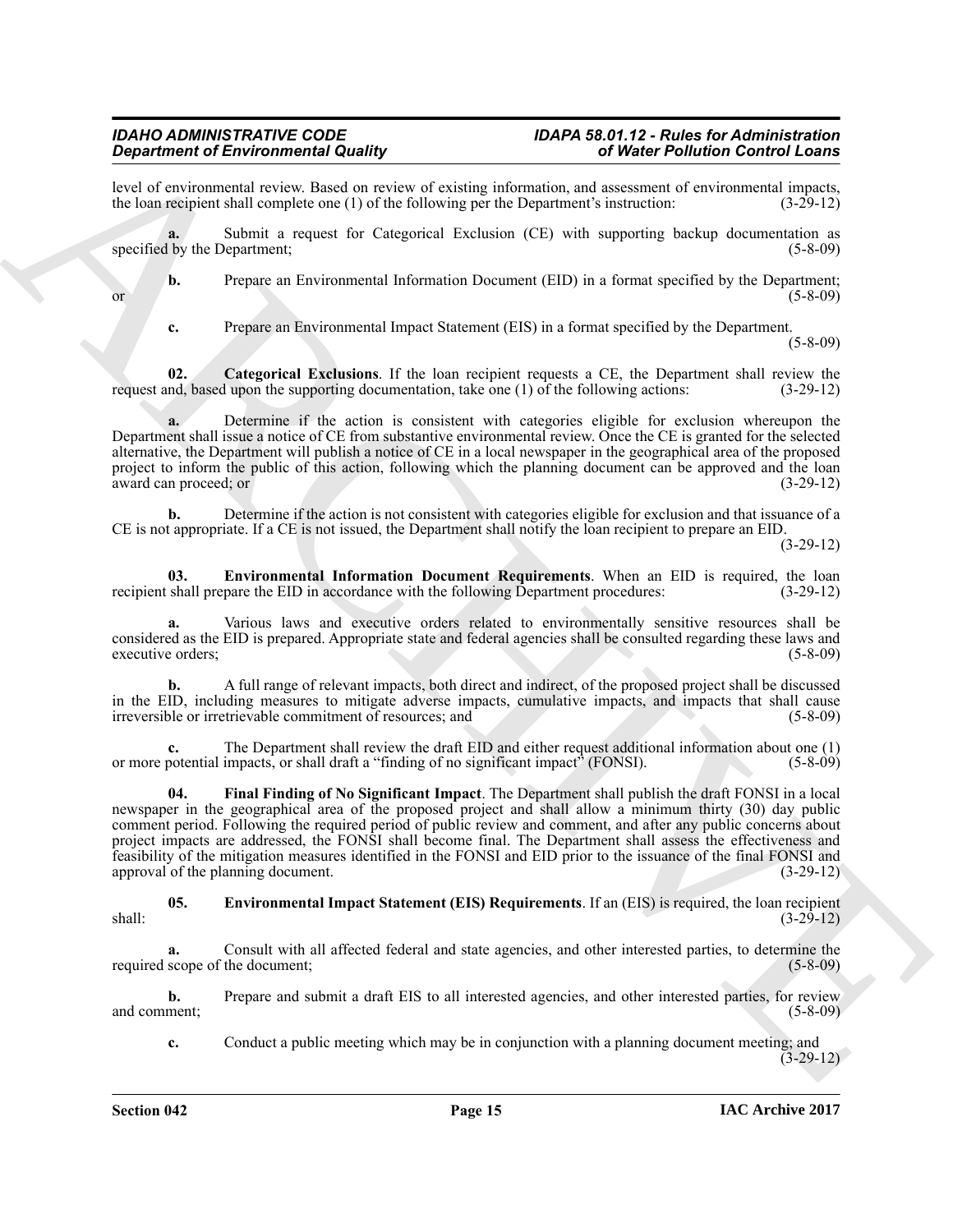**d.** Prepare and submit a final EIS incorporating all agency and public input for Department review oval. (5-8-09) and approval.

<span id="page-15-3"></span>**06. Final Environmental Impact Statement (EIS)**. Upon completion of the EIS by the loan recipient and approval by the Department of all requirements listed in Subsection 042.05, the Department shall issue a record of decision, documenting the mitigation measures which shall be required of the loan recipient. The loan agreement can be completed once the final EIS has been approved by the Department. (3-29-12)

<span id="page-15-4"></span>**Partitioning the Environmental Review**. Under certain circumstances, the building of a component/partition of a wastewater system may be justified in advance of all environment review requirements for the remainder of the system. The Department shall approve partitioning the environment review in accordance with established procedures. (3-29-12) established procedures.

<span id="page-15-5"></span>**08.** Use of Environmental Reviews Conducted by Other Agencies. If environmental review for the project has been conducted by another state, federal, or local agency, the Department may, at its discretion, issue its own determination by adopting the document and public participation process of the other agency. (5-8own determination by adopting the document and public participation process of the other agency.

**09. Validity of Review**. Environmental reviews, once completed by the Department, are valid for five (5) years from the date of completion. If a loan application is received for a project with an environmental review which is more than five (5) years old, the Department shall reevaluate the project, environmental conditions and public views and shall:  $(3-29-12)$ public views and shall:

<span id="page-15-6"></span><span id="page-15-2"></span>**a.** Reaffirm the earlier decision; or (1-1-89)

**b.** Require supplemental information to the earlier EIS, EID, or request for CE. Based upon a review of the updated document, the Department shall issue and distribute a revised notice of CE, FONSI, or record of decision. (5-8-09) decision. (5-8-09)

**10. Exemption From Review**. Loan projects may be exempt from certain federal crosscutting authorities at the discretion of the Department as long as in any given year the annual amount of loans, equal to the most recent federal capitalization grant, complies with all of the federal crosscutting authorities. (3most recent federal capitalization grant, complies with all of the federal crosscutting authorities.

#### <span id="page-15-0"></span>**043. -- 049. (RESERVED)**

#### <span id="page-15-7"></span><span id="page-15-1"></span>**050. LOAN OFFER AND ACCEPTANCE.**

<span id="page-15-11"></span>**01.** Loan Offer. Loan offers will be delivered to successful applicants by representatives of the ent or by registered mail. (1-1-89) Department or by registered mail.

<span id="page-15-9"></span><span id="page-15-8"></span>**02. Acceptance of Loan Offer**. Applicants have sixty (60) days in which to officially accept the loan offer on prescribed forms furnished by the Department. The sixty (60) day acceptance period commences from the date indicated on the loan offer notice. If the applicant does not accept the loan offer within the sixty (60) day period the loan funds may be offered to the next project of priority. (1-1-89) the loan funds may be offered to the next project of priority.

**Constrained of Environmental Quality<br>
Constrained in Equation Constrained Bureau and LIS isospectral and the system and the Department of the System and the System and the System and the System and the System and the Sys 03. Acceptance Executed as a Contract Agreement**. Upon signature by the Director and upon signature by the authorized representative of the eligible applicant, the loan offer shall become a contract. Upon accepting a loan offer a eligible applicant becomes a loan recipient. The disbursement of funds pursuant to a loan contract is subject to a finding by the Director that the loan recipient has complied with all loan contract conditions and has prudently managed the project. The Director may, as a condition of disbursement, require that a loan recipient vigorously pursue any claims it has against third parties who will be paid in whole or in part, directly or indirectly, with loan funds. No third party shall acquire any rights against the state or its employees from a loan contract.

 $(5-3-03)$ 

<span id="page-15-10"></span>**04. Estimate of Reasonable Cost**. All loan contracts will include the eligible costs of the project. Some eligible costs may be estimated and disbursements may be increased or decreased as provided in Section 060.  $(5-3-03)$ 

**IAC Archive 2017**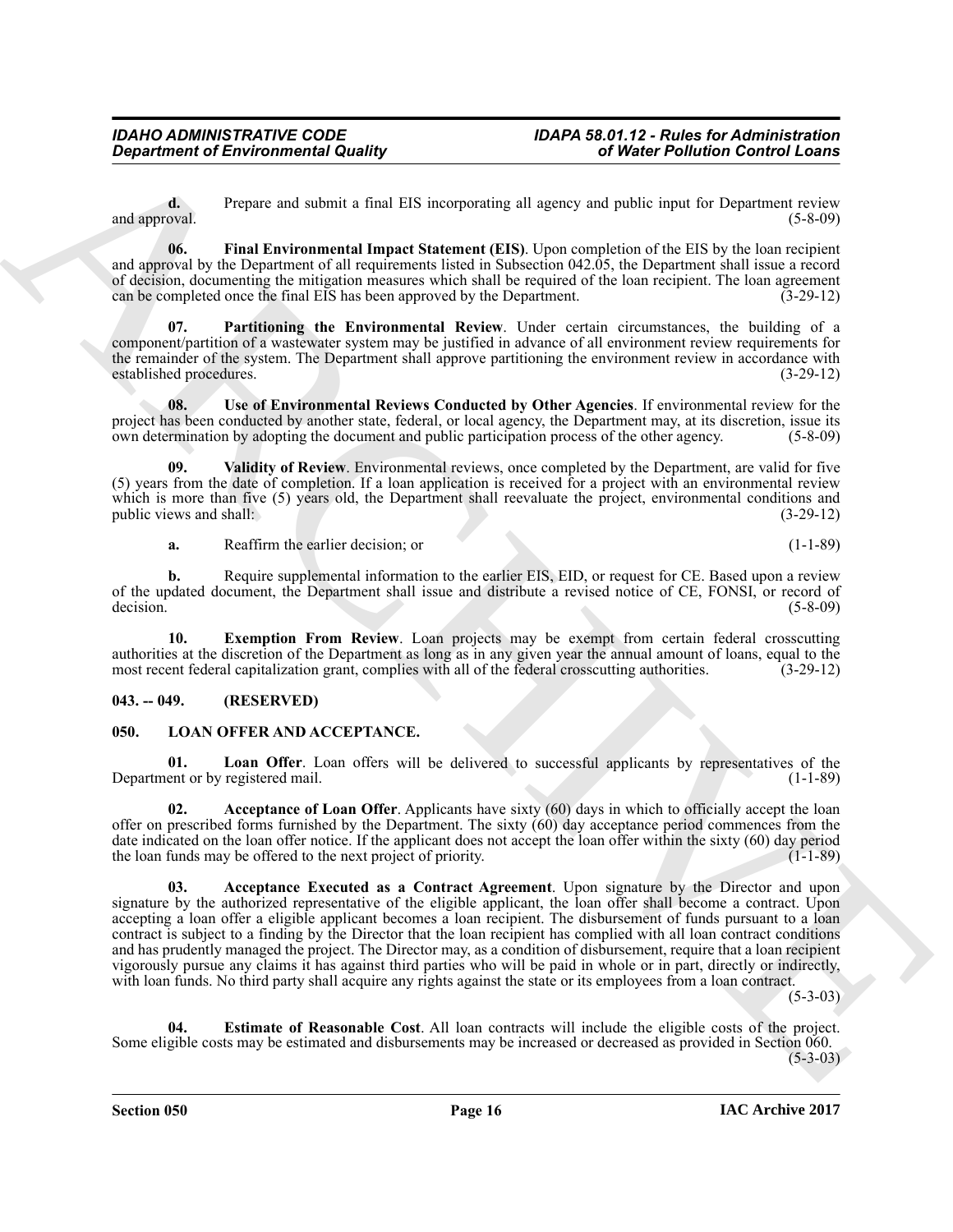<span id="page-16-8"></span>**05. Terms of Loan Offers**. The loan offer shall contain such terms as are prescribed by the Department  $\alpha$ , but not limited to: (1-1-89) including, but not limited to:

**a.** Terms consistent with these rules, the project step to be funded under the loan offer, and Title 39, Chapter 36, Idaho Code; (5-8-09)

**b.** Special clauses as determined necessary by the Department for the successful investigation, design, tion and management of the project: (5-8-09) construction and management of the project;

**c.** Terms consistent with applicable state and federal laws pertaining to planning documents, design, and construction, including the Public Works Contractors License Act and the Public Contracts Bond Act, Chapter 19, Title 54, Idaho Code, and the federal Clean Water Act requirements for projects funded with loan moneys of federal origin;

**Expansion of Environmental Quality and the set of the President Control Weiler Politician Control Control<br>
Weiler Politician Chinese Research Control Control Control Control Control Control Control Control Control Contro d.** Requirement for the prime engineering firm(s) and their principals retained for engineering services to carry professional liability insurance to protect the public from the engineer's negligent acts and errors and omissions of a professional nature. The total aggregate of the engineer's professional liability insurance shall be one hundred thousand dollars (\$100,000) or twice the amount of the engineer's fee, whichever is greater. Professional liability insurance must cover all such services rendered for all project phases, whether or not such services or phases are state funded, until the certification of project performance is accepted by the Department; (3-29 are state funded, until the certification of project performance is accepted by the Department;

**e.** The project shall be bid, contracted and constructed according to the current edition of Idaho Standards for Public Works Construction unless the loan recipient has approved and adopted acceptable public works construction standards approved by the Department; (3-29-12)

**f.** The loan interest rate for loans made during the state fiscal year beginning July 1 will be established by the Director. The interest rate will be a fixed rate in effect for the life of the loan. The rate may equal but shall not exceed the current market rate;<br>(5-8-09) but shall not exceed the current market rate;

**g.** The loan fee pursuant to Section 032; (5-8-09)

**h.** All loans must be fully amortized within a period not to exceed thirty (30) years after project completion. The loan contract will contain a schedule of loan repayments stating the due dates and the amount due. The loan recipient may elect for either a schedule of semi-annual or annual repayments at the time the loan is finalized; and (3-29-12) finalized; and  $(3-29-12)$ 

**i.** Repayment default will occur when a scheduled loan repayment is thirty (30) days past due. If ccurs, the Department may invoke appropriate loan contract provisions and/or bond covenants. (5-3-03) default occurs, the Department may invoke appropriate loan contract provisions and/or bond covenants.

#### <span id="page-16-3"></span><span id="page-16-0"></span>**051. ACCOUNTING AND AUDITING PROCEDURES.**

Loan recipients must maintain project accounts in accordance with generally accepted accounting principles. Eligible nonpoint source water pollution control implementation funding project sponsors may be audited on an annual basis according to government auditing standards issued by the U.S. General Accounting Office. (3-29-12) according to government auditing standards issued by the U.S. General Accounting Office.

#### <span id="page-16-1"></span>**052. -- 059. (RESERVED)**

#### <span id="page-16-4"></span><span id="page-16-2"></span>**060. DISBURSEMENTS.**

<span id="page-16-6"></span>**Loan Disbursements**. Requests to the Department for actual disbursement of loan proceeds will be recipient on forms provided by the Department. made by the loan recipient on forms provided by the Department.

**02. Loan Increases**. An increase in the loan amount as a result of an increase in eligible project costs will be considered, provided funds are available. Documentation supporting the need for an increase must be submitted to the Department for approval prior to incurring any costs above the eligible cost ceiling. (1-1-89) submitted to the Department for approval prior to incurring any costs above the eligible cost ceiling.

<span id="page-16-7"></span><span id="page-16-5"></span>**03.** Loan Decreases. If the actual eligible cost is determined by the Department to be lower than the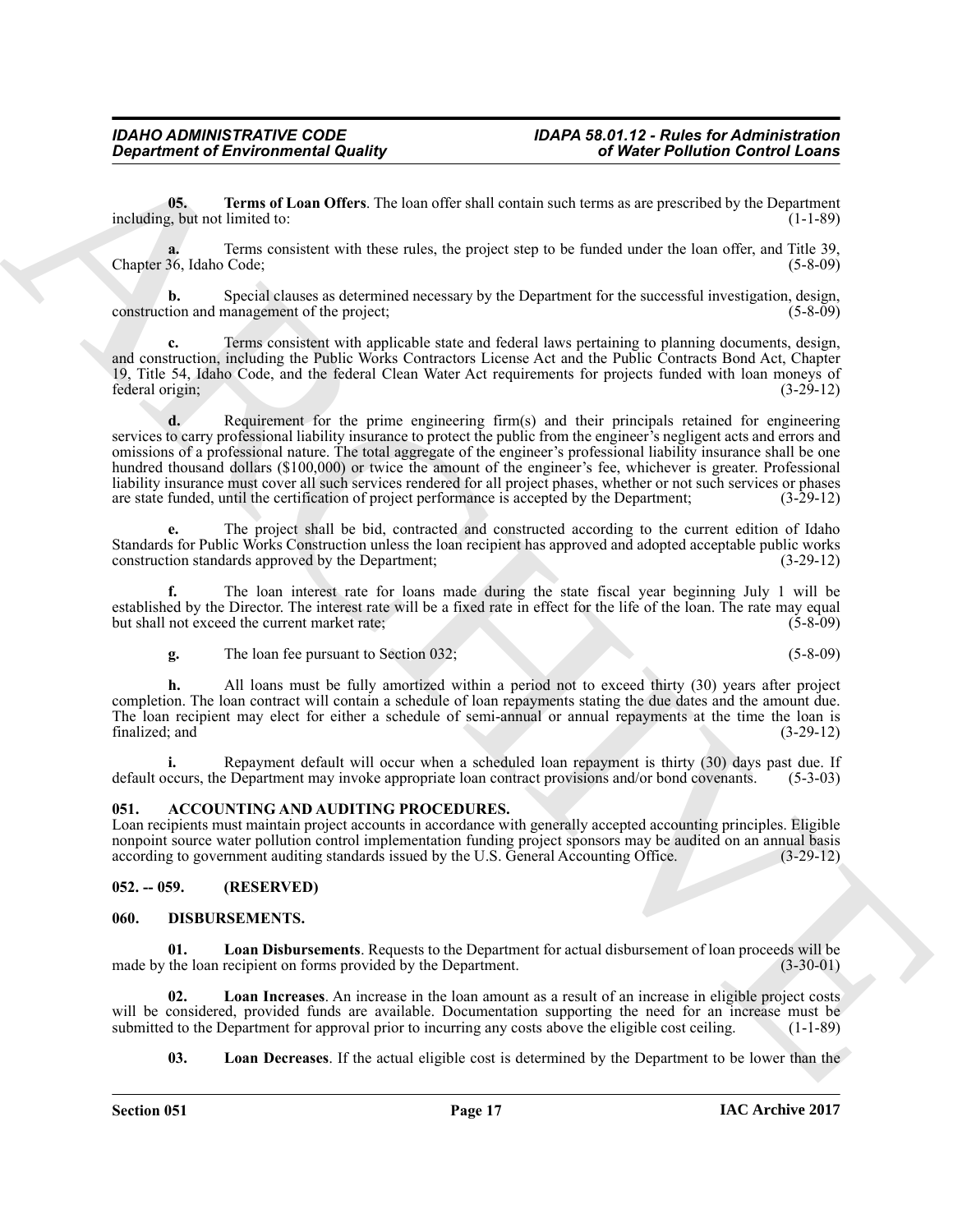### *IDAHO ADMINISTRATIVE CODE IDAPA 58.01.12 - Rules for Administration*

estimated eligible cost the loan amount will be reduced proportionately. (1-1-89)

<span id="page-17-5"></span>**04. Project Review to Determine Final Eligible Costs**. A project review by the Department or a Department designee will determine the final eligible costs. (3-30-01)

<span id="page-17-4"></span>**05. Final Disbursement**. The final loan disbursement consisting of five percent (5%) of the total loan amount shall not be made until final inspection, final review, and a final loan repayment schedule have been completed. (3-29-12) completed. (3-29-12)

#### <span id="page-17-6"></span><span id="page-17-0"></span>**061. LOAN CONSOLIDATION.**

If two (2) or more loans are consolidated into one (1) loan, the interest rate for the consolidated loan will be at the same rate as the loan being consolidated with the lowest interest rate.

#### <span id="page-17-1"></span>**062. -- 079. (RESERVED)**

#### <span id="page-17-7"></span><span id="page-17-2"></span>**080. SUSPENSION OR TERMINATION OF LOAN CONTRACTS.**

<span id="page-17-8"></span>**01. Causes**. The Director may suspend or terminate any loan contract prior to final disbursement for failure by the loan recipient or its agents, including engineering firm(s), contractor(s) or subcontractor(s) to perform. A loan contract may be suspended or terminated for good cause including, but not limited to, the following: (5-3-03)

**a.** Commission of fraud, embezzlement, theft, forgery, bribery, misrepresentation, conversion, malpractice, misconduct, malfeasance, misfeasance, falsification or unlawful destruction of records, or receipt of stolen property or any form of tortious conduct; or stolen property, or any form of tortious conduct; or

**b.** Commission of any crime for which the maximum sentence includes the possibility of one (1) or ars' imprisonment or any crime involving or affecting the project; or  $(1-1-89)$ more years' imprisonment or any crime involving or affecting the project; or

**c.** Violation(s) of any term of the loan contract; or (1-1-89)

**d.** Any willful or serious failure to perform within the scope of the project, plan of operation and chedule, terms of engineering subagreements, or contracts for construction; or (5-3-03) project schedule, terms of engineering subagreements, or contracts for construction; or

Debarment of a contractor or subcontractor for good cause by any federal or state agency from the work projects funded by that agency. working on public work projects funded by that agency.

**02.** Notice. The Director will notify the loan recipient in writing and by certified mail of the intent to or terminate the loan contract. The notice of intent shall state: (1-1-89) suspend or terminate the loan contract. The notice of intent shall state:

<span id="page-17-10"></span><span id="page-17-9"></span>**a.** Specific acts or omissions which form the basis for suspension or termination; and  $(1-1-89)$ 

**b.** That the loan recipient may be entitled to appeal the suspension or termination pursuant to IDAPA 58.01.23, "Rules of Administrative Procedure Before the Board of Environmental Quality." (3-15-02)

<span id="page-17-11"></span>**03. Determination**. A determination will be made by the Board pursuant to IDAPA 58.01.23, "Rules nistrative Procedure Before the Board of Environmental Quality." (3-15-02) of Administrative Procedure Before the Board of Environmental Quality."

*General of Environmental Quality*<br>
Simple teached the manuscript of Weiter Politicals Control Control Control Control Control Control Control Control Control Control Control Control Control Control Control Control Cont **04. Reinstatement of Suspended Loan**. Upon written request by the loan recipient with evidence that the causes(s) for suspension no longer exists, the Director may, if funds are available reinstate the loan contract. If a suspended loan contract is not reinstated, the loan will be amortized and a repayment schedule prepared in accordance with provisions of the loan contract. accordance with provisions of the loan contract.

<span id="page-17-12"></span>**05.** Reinstatement of Terminated Loan. No terminated loan shall be reinstated. Terminated loans will ized and a repayment schedule prepared in accordance with provisions of the loan contract. (1-1-89) be amortized and a repayment schedule prepared in accordance with provisions of the loan contract.

#### <span id="page-17-3"></span>**081. -- 994. (RESERVED)**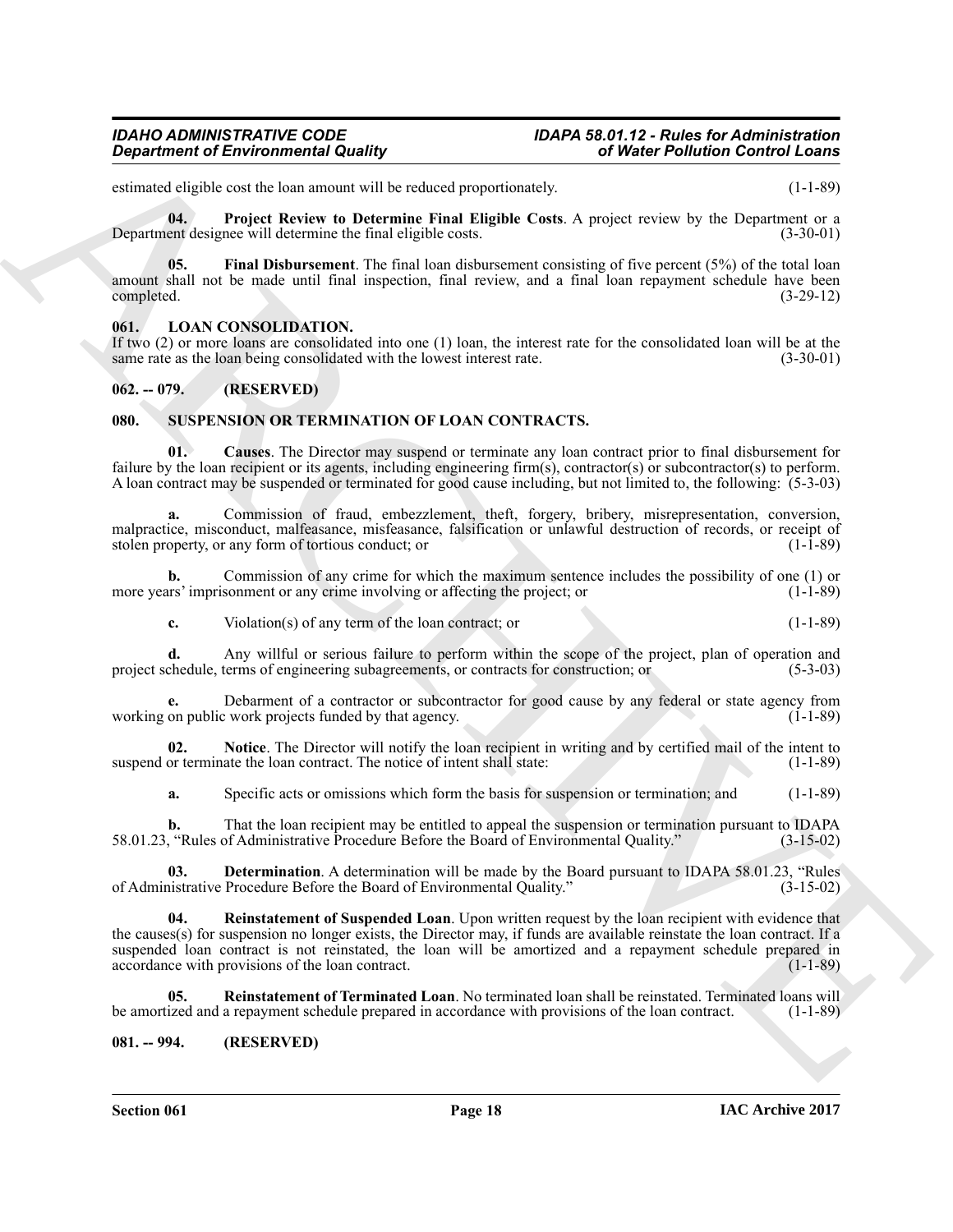### <span id="page-18-2"></span><span id="page-18-0"></span>**995. WAIVER OF REQUIREMENTS AND AMENDMENT OF INTEGRATED PRIORITY LIST.**

*Dispartment of Environmental Quality*<br>
29. Where  $\mu$  are the state that the Waltz-William of Nieuwe The Present way mend the Heigenstein District of the state<br>
20. Where  $\mu$  are the state of the state of the state of t **01. Conditions for Waiver**. The Director may amend the Integrated Priority List and grant a waiver from the requirements of these rules on a case-by-case basis upon full demonstration by the loan recipient requesting the waiver that the following conditions exist. See also Subsection 020.05 of these rules. (3-29-12) the waiver that the following conditions exist. See also Subsection 020.05 of these rules.

<span id="page-18-6"></span><span id="page-18-5"></span>**a. Health Hazard**. A significant public health hazard exists; (5-8-09)

<span id="page-18-8"></span><span id="page-18-7"></span><span id="page-18-3"></span>**b.** Water Contamination. A significant water contamination problem exists; (5-8-09)

**c. Pollution**. A significant point source of pollution exists causing a violation of Idaho Department of nental Quality Rules, IDAPA 58.01.02, "Water Quality Standards"; or  $(3-29-12)$ Environmental Quality Rules, IDAPA 58.01.02, "Water Quality Standards"; or

**d. Affordability Criteria Exceeded**. The project will exceed affordability criteria adopted by the ent in the event the waiver is not granted. (3-29-12) Department in the event the waiver is not granted.

<span id="page-18-4"></span>**02.** Availability of Federal Funds. The waiver will not affect the availability of federal funds for the chere such funding is required by the loan recipient requesting the waiver. (3-29-12) project where such funding is required by the loan recipient requesting the waiver.

<span id="page-18-1"></span>**996. -- 999. (RESERVED)**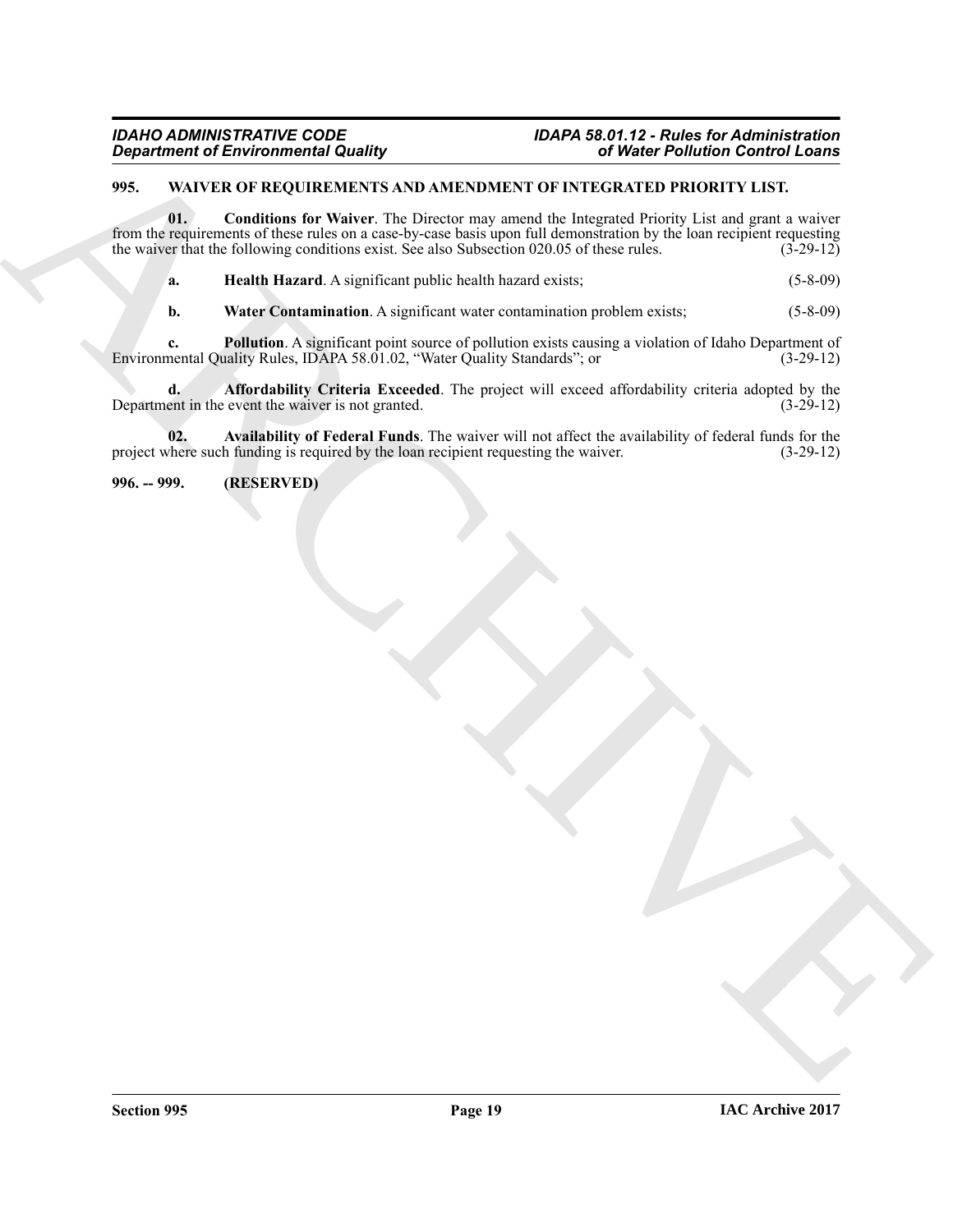# *Subject Index*

**A**

Accounting & Auditing Procedures 17 Administrative Appeals 2

### $\int_{2}^{6}$

Confidentiality

[A](#page-16-3)ccording A and Procedures 7<br>
Admission de Appois 2<br>
Admission de Appois 2<br>
Admission de Appois 2<br>
Admission de Appois 2<br>
Convention de Convention de Appois 2<br>
Convention de Convention de Appois 2<br>
Convention de Conventio **D** Definitions, IDAPA 58.01.12 2 Applicant 2 Best Management Practice Board 3 Categorical Exclusion (CE) 3 Close or Closing 3 Collector Sewer 3 Construction 3 Department 3 Director<sub>3</sub> Disadvantaged Community 3 Disadvantaged Loans 3 Eligible Costs 3 Environmental Impact Statement (EIS) 3 Environmental Information Document (EID) 3 Financial Management System 3 Finding of No Significant Impact (FONSI) 3 Handbook 4 Implementation Plan 4 Ineligible Costs 4 Interceptor Sewer 4 Loan Recipient 4 National Pollutant Discharge Elimination System 4 Nondomestic Wastewater 4 Nonpoint Source Pollution 4 Nonpoint Source Project Sponsor 4 Operation & Maintenance Manual 4 Plan of Operation 4 Planning Document 4 Point Source 4 Pollutant 4 Priority List 4 Rehabilitation 5 Reserve Capacity 5 Sewer Use Ordinance/Sewer Use Resolution 5 State 5 Supplemental Grants 5 Suspension 5 Sustainability 5 Termination 5 User Charge System 5 Wastewater 5 Wastewater Treatment Facility 5

Water Pollution Control Project<sub>5</sub> Determination Of Eligibility Of Costs 12 Eligible Costs 12 Eligible Costs & the Loan Offer 14 Examples of Costs That May Be Eligible 13 Ineligible Project Costs 14 Necessary Costs 12 Notification Regarding Ineligible Costs 14 Reasonable Costs 13 Disadvantaged Loans 8 Adjustment of Loan Terms 8 Qualifying for a Disadvantaged Loan 8 Disbursements 17 Final Disbursement 18 Loan Decreases 17 Loan Disbursements 17 Loan Increases 17 Project Review to Determine Final Eligible Costs 18

### **E**

Environmental Review 14 Categorical Exclusions 15 Environmental Documentation 14 Environmental Impact Statement (EIS) Requirements 15 Environmental Information Document Requirements 15 Exemption From Review 16 Final Environmental Impact Statement (EIS) 16 Final Finding of No Significant Impact 15 Partitioning the Environmental Review 16 Use of Environmental Reviews Conducted by Other Agencies 16 Validity of Review 16

### **F**

Financial & Management Capability Analysis 5 Cost Allocation 6 Incorporated Nonprofit Applicants 6 Information Needed 6 Waivers 6

### **I**

Integrated Priority Rating System 7

Amendment of Integrated Priority List<sub>8</sub> Integrated Priority List 7 Priority Rating 7 Purpose 7 Rating Forms 7

### **L**

Limitation of Preloan Engineering Reviews 10 Loan Application & Review 10 Application Requirements 11 Determination of Completeness of Application 12 Notification of Incompleteness of Application 12 Reapplication for Loan 12 Submission of Application 11 Loan Consolidation 18 Loan Fee 10 Determination of Loan Fee 10 Effect on Loan Interest Rate 10 Loan Fee 10 Payment of Loan Fee 10 Loan Offer & Acceptance 16 Acceptance Executed as a Contract Agreement 16 Acceptance of Loan Offer 16 Estimate of Reasonable Cost 16 Loan Offer 16 Terms of Loan Offers 17

### **P**

Project Scope & Funding 9 Nonpoint Source Implementation Funding 9 Wastewater Treatment Facility Funding 9

### **S**

Supplemental Grants 8 Accrued Interest on Loans With Supplemental Grants 9 Costs in Excess of Financial Ability 8 Projects Not Funded by Loans 8 Suspension or Termination of Loan Contracts 18 Causes 18 Determination 18 Notice 18 Reinstatement of Suspended Loan 18 Reinstatement of Terminated Loan 18

### **W**

Waiver Of Requirements &